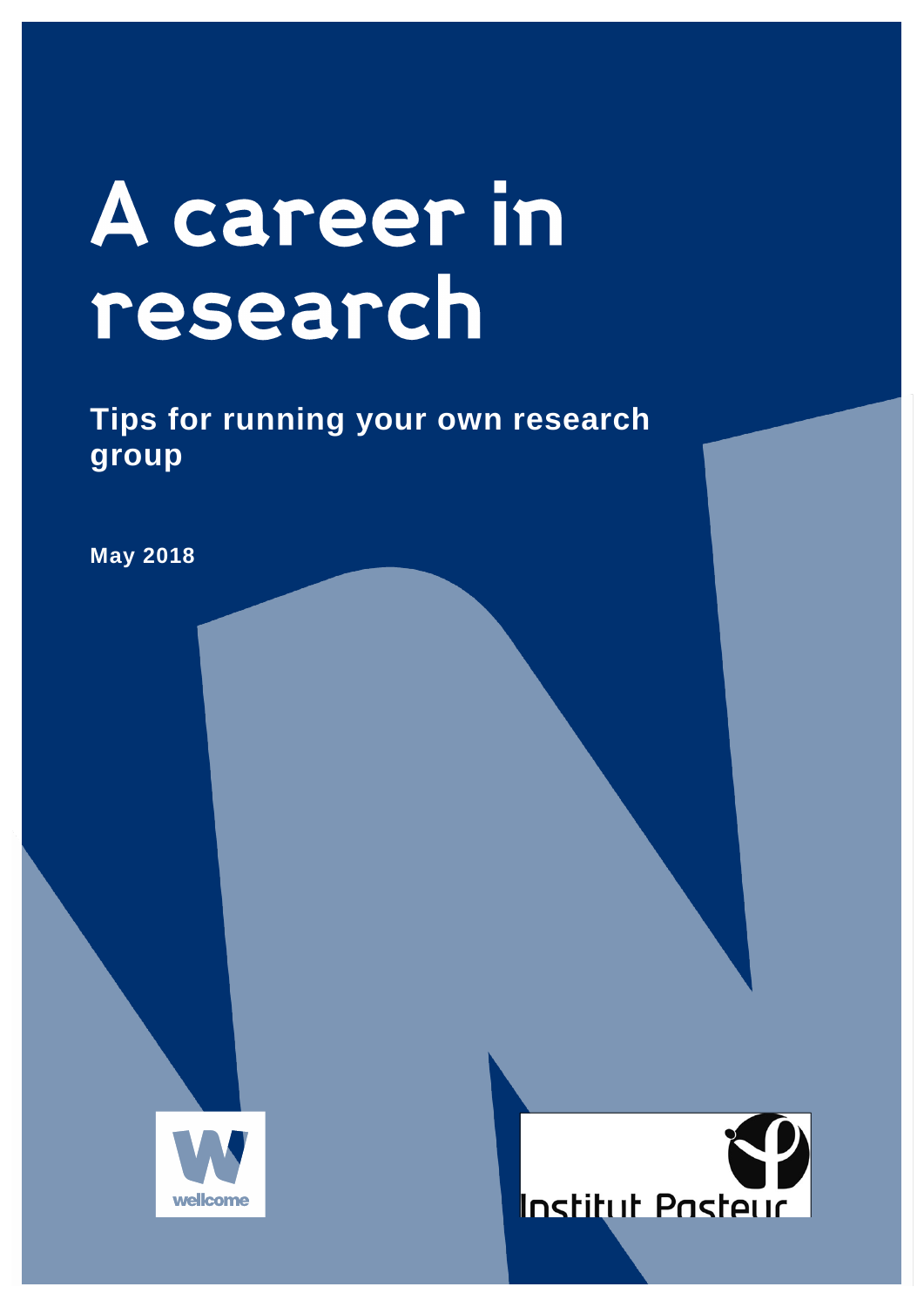### **Table of Contents**

| 19 |
|----|
|    |
|    |
|    |
|    |
|    |
|    |
|    |
|    |
|    |
|    |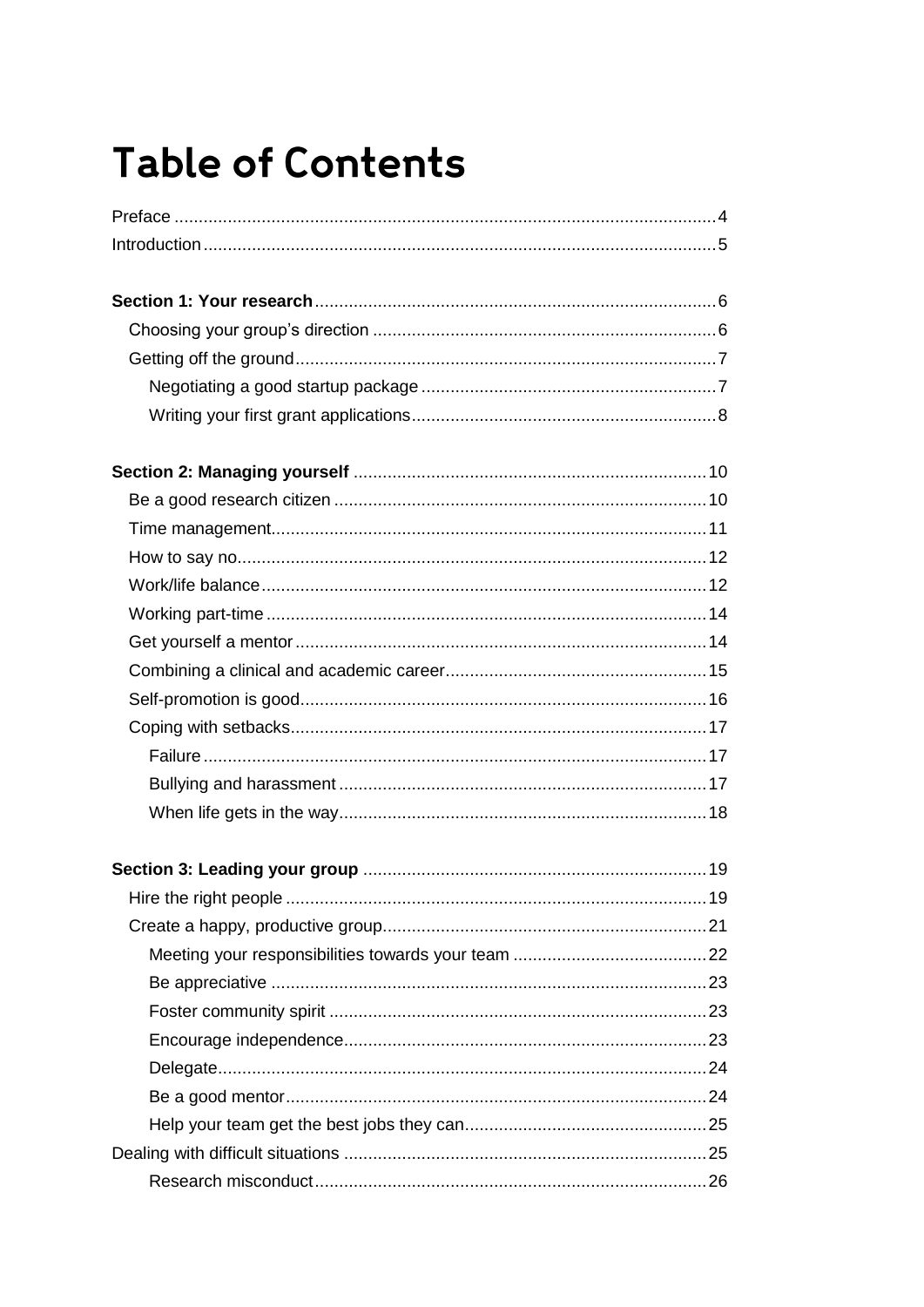Updated on 17 May 2018.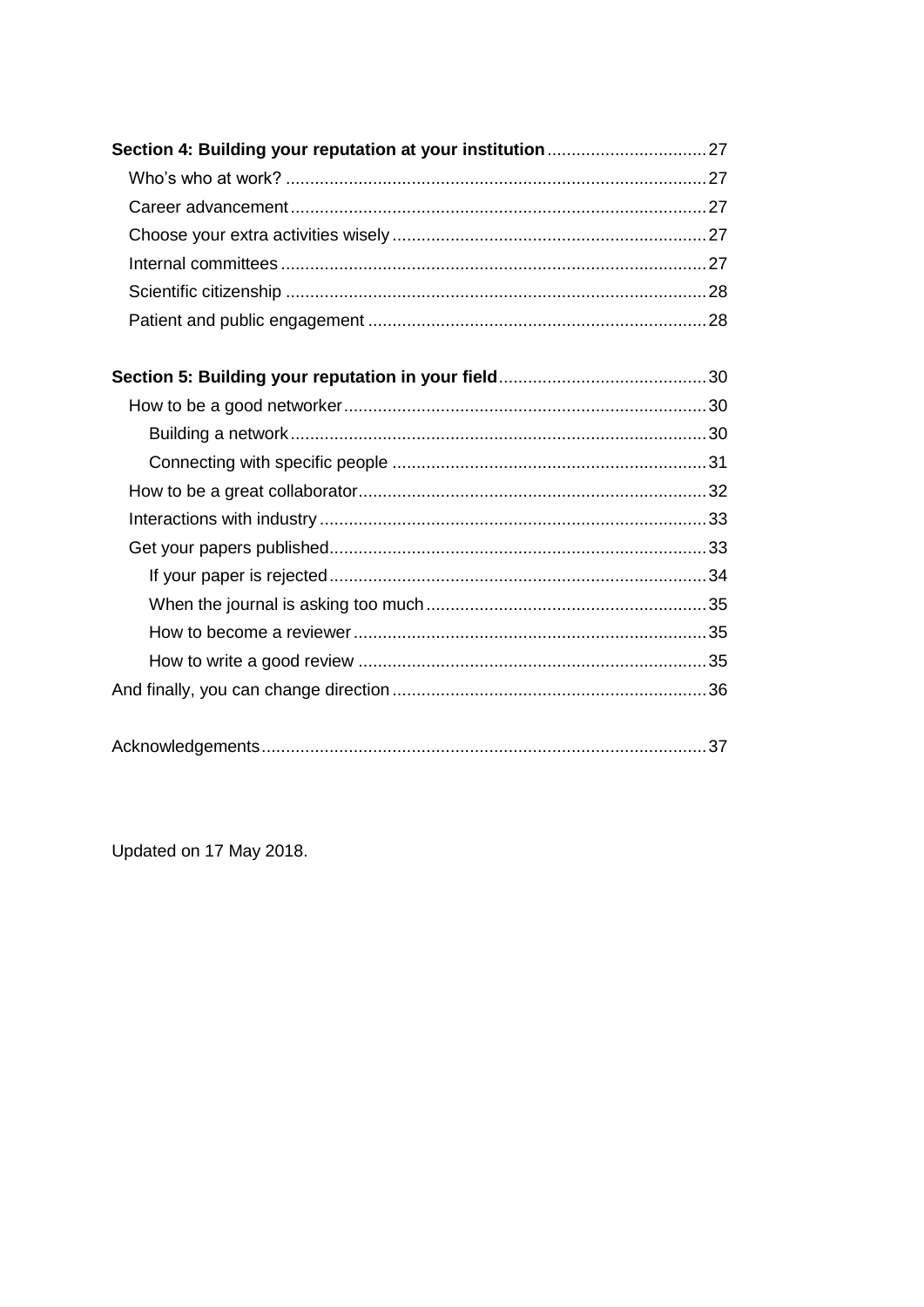### Preface

This guide is intended to support senior postdocs and newly appointed group leaders as they switch from being a member of someone else's group to running their own. If you're at an earlier stage in your career, it will be useful in helping you decide whether being a researcher is right for you.

Doing research for a living is an exciting prospect: you have exceptional flexibility and independence, the great privilege of doing what you love, and the possibility of discovering things that no one knew before. Exciting as it is, the transition to becoming a fully-fledged independent academic may seem daunting at first.

Research is a worldwide enterprise, so you'll be working globally, not just within your own department or your own country. It requires you to think big, to think strategically, and to position yourself so that you can seize opportunities as they arise. You are entering an extremely demanding profession, and you're likely to hit a rough patch now and then. However, if you have the necessary passion and determination, it can be a highly rewarding journey. There is not a single' right way': the key is finding your own path.

This guide has been compiled as a joint effort by funders, with input from over 100 researchers and Wellcome interview panel members. Rather than a strict set of rules or a comprehensive handbook, it should be viewed as a collection of general tips and pointers to help you get started with your own group no matter where you're based or what you're working on.

Kin fritt

Jim Smith, Director of Science, Wellcome

and

Patrick Trieu-Cuot, Director of Scientific Careers, Institut Pasteur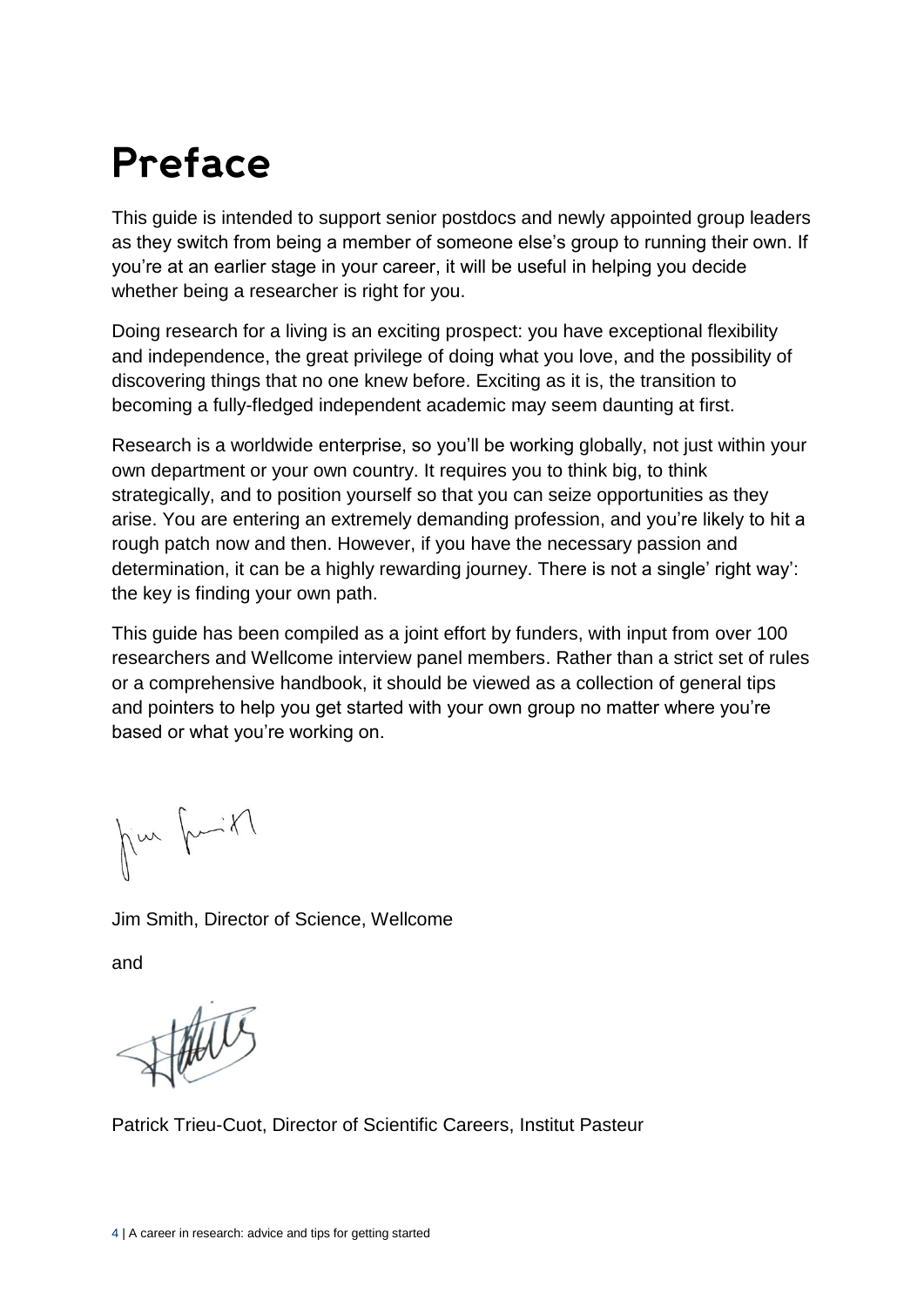### Introduction

Starting out as an independent researcher is an incredibly exciting stage in your career, so congratulations on having made it this far! The next few years are your opportunity to prove your worth; you need to think carefully about your research and the people you hire, and in choosing the external activities that will enhance your work.

You will probably have a limited period of time in which to prove yourself, so you'll be under some pressure. And the change from working for someone else to running your own group is probably the biggest career adjustment you'll ever have to make. You go from working as part of a close group, with a supervisor who is personally invested in your work, into relative isolation and having to build your own community. It's exciting, but can also feel alarming and a little lonely at first. It helps to remember that you'll soon have new colleagues you can bounce ideas off. Best of all, your future is in your hands, and that's something to relish.

There are several ingredients to a successful career:

- The quality of your research is absolutely fundamental. You could be the greatest teacher, project manager or networker in history, but if your research isn't excellent, you won't succeed.
- You must work out how you can be most effective in your new job, while maintaining a healthy work/life balance.
- Your group needs to be happy to be maximally productive, and the

people you're training must understand what constitutes good research practice.

- You need to make your mark at your place of work, and build good relationships with the people there.
- You have to be closely engaged with the outside world – with other researchers, funding bodies and journals, and perhaps with patient groups, policy makers and the media, depending on your discipline.

In the next sections, we'll examine each of these factors, suggesting tips and resources you can access for help, and drawing on experiences of other researchers who've successfully navigated the maze. In the end, though, it's all about what works best for you. The only thing not recommended is to passively hope for the best: in research, as in life, you must make your own luck.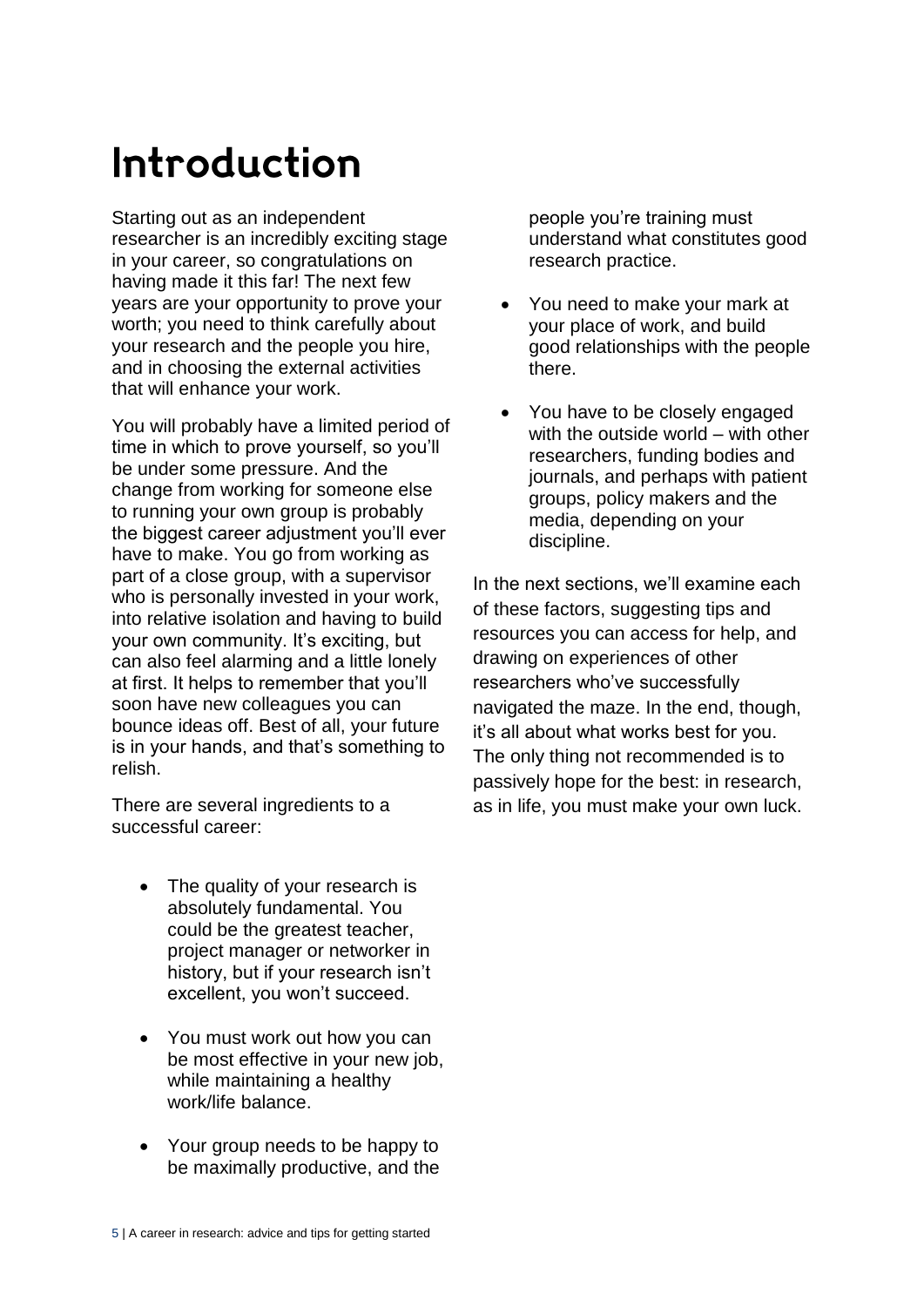### Section 1: Your research

#### Choosing your group's direction

You will probably be starting your new position with limited funding. The size of your budget will dictate the size of your operation, and this means you need to think hard about the research you want to do.

If you're coming from the relative security of a large group, you'll have to change your research strategy. You should still think big, work on the problems you're most interested in and pursue exciting ideas, but you have to adjust the way you work to your new reality.

Even if you've instigated a new line of research and have a head start, you'll be competing against big teams throughout the world, and perhaps against your former boss as well. Your challenge is to find a realistic starting point given your limited resources. Whatever it is, you must still address important questions, stay up to date with the latest technology, and do excellent science, so that you can begin to establish yourself at the leading edge of your field.

You'll also have to decide whether you'll be staying small or aiming to grow as fast as possible. This in turn will determine how much time you have to spend on doing the work yourself, or on writing grant applications to support more people. It will also determine the size of your team, and thus your

relationship with them – managing a team of three that you are with all day is very different from running a team of fifteen.

How do you decide what to do? You'll probably want to pursue the most exciting research project you can find, but you must plan carefully so you have a reliably productive project bubbling along, too; you need solid, competent output, to show you are establishing a promising programme of work. It's always worth also having a Plan B; aside from the chance that your big, risky project might not work, there are countless precedents where a second string project suddenly becomes more exciting due to unanticipated data.

Although you may want to choose a safe project to start with, you'll eventually have to work on something that's more exploratory and less established, or you might have difficulties making your mark and obtaining funding for your next career step.

Finally, you need to find your own niche. It's okay to continue working on your previous project for the first two or three years, but it's not a good long-term strategy, as you'll run the risk of being thought of as a clone of your former boss. Instead, find something that's related to what you've been doing and uses the skills you already have, but take it in a different direction. You might, for example, take the same question and apply it to another system, or take the techniques you've been using and apply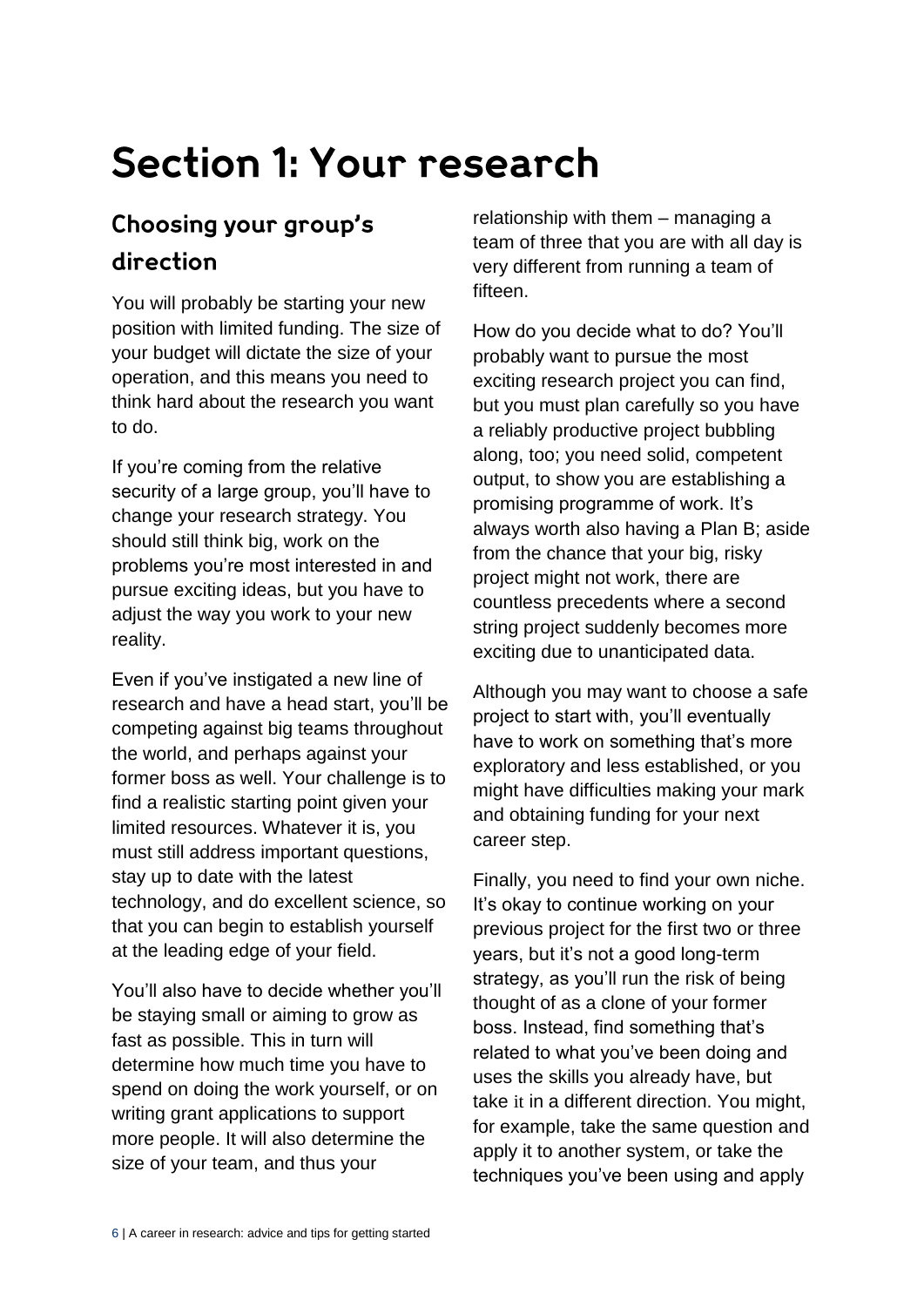them to other questions. Just make sure that you're sufficiently different to stand out. Some thoughts on what to consider when choosing a scientific problem can be found [here.](http://www.cell.com/molecular-cell/fulltext/S1097-2765(09)00641-8)

#### Getting off the ground

Whichever route you take, don't underestimate the time it will take to establish your group. You will need to create a team, obtain funding, do excellent research and publish your findings. You should always think about your next steps, your long-term goals and whether you need to get additional experience, such as teaching, to help with the next stage.

#### Negotiating a good start up package

When you're offered the opportunity to run your own group, do not just accept the first contract you're offered without making sure that you have the best possible conditions to conduct your research. So give yourself a head start by negotiating the best startup package you can manage before you sign. If you don't, you'll find yourself lagging behind because the equipment and resources you need simply aren't there. The keys to any successful negotiation are preparation and benchmarking. You need to carefully identify your own requirements, and at the same time understand the position and possibilities of your prospective employer.

In terms of your research, it's a good idea to work backwards from what you want to do, to estimate the number of people and how much resource (equipment, running costs, access to facilities) you'll need to do it. Other considerations include setting limits for



"Spare a dollar for some lab consumables, buddy?"

teaching and administrative duties, having opportunities for future career prospects (eg support for applying for fellowships beyond the duration of the current contract), training opportunities for yourself and your staff, and salary levels.

You should also think about the logistics of moving yourself and perhaps your partner or family to a new place, which may be in a different country, and assess how much help you should request for this. Help with administrative issues such as visas, work permits and dealing with a foreign income tax system should be standard, as should a relocation package. Private health care for you and your family, help with housing costs, a job for your partner, and help with children's school or daycare fees, can all potentially be included in startup packages.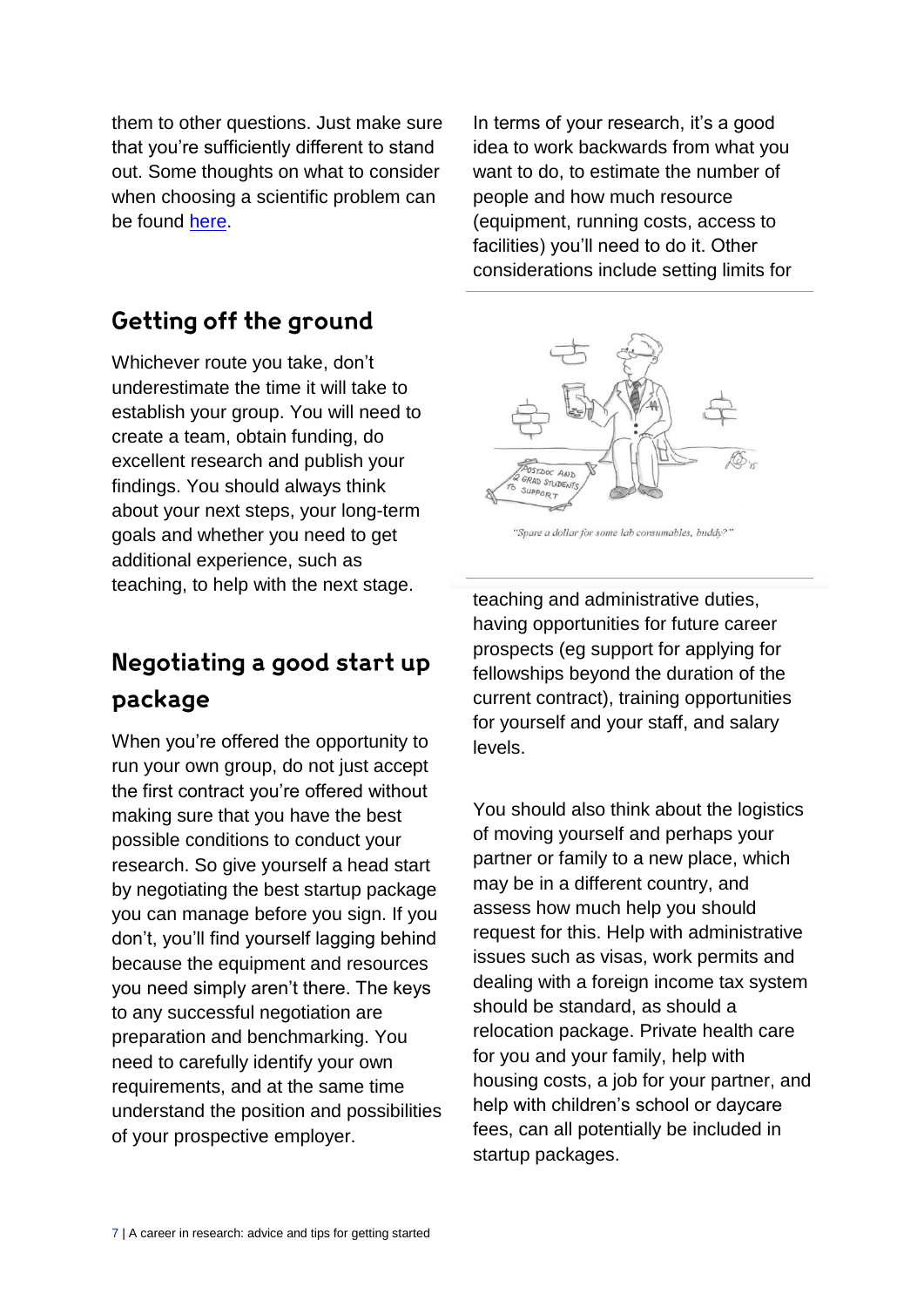Plan as carefully and thoroughly as possible – and be specific. Compile a detailed spreadsheet or a checklist of all your requirements – directly research related and others – and estimate the desired, expected and minimum criteria for every item on that list. Identify your deal breakers: the factors which would make it impossible to conduct your research successfully, such as an excessive teaching load.

So how do you decide which requests are realistic? It's hard to find out what constitutes a normal startup package, as these vary widely between institutions and countries, and you may worry that you will appear greedy or naïve. You can counteract this by being well prepared and doing all you can to understand the current standards in the field. Ask advice from others who are also on the job market or have recently taken up positions in similar institutions. Talk to your boss and other senior colleagues about what your current department would consider reasonable. Use your network to contact someone who is able to provide detailed information. Again, the more specific you are, the more you'll benefit – and people are usually happy to help!

Even if you've done your homework well, it's likely that the initial offer will not quite match your expectations. Don't turn it down immediately, but ask for some time to reflect. If some factors fall into your deal-breaker category or are less than ideal, make sure to justify the needs for those specific requests and clarify the negative impact it would have on your research if those conditions weren't met.

In the end, it's in the interest of both parties – you and your future institution – for you to be able to do your research well.

These articles on how to decide what [you need,](http://www.sciencemag.org/careers/2009/07/business-sense-starting-academic-lab) [how to negotiate to get it](http://blogs.nature.com/naturejobs/2015/11/16/the-faculty-series-top-10-tips-on-negotiating-start-up-packages/) and how to [manage your lab move](http://www.sciencemag.org/careers/2014/09/managing-lab-move) may also be helpful.

#### Writing your first grant applications

While you should negotiate as much startup money as you can, you'll probably have to write grant applications immediately. The current financial situation means you should write several, to increase your chances of getting funded. Whether or not you've written grant applications as a lead investigator before, always get advice and feedback from trusted colleagues before submitting anything – you're far more likely to be considered for funding if your applications are well written, coherent and logically reasoned, and you need an experienced external eye to ensure this is the case.

Almost all institutions have a grants office that will provide invaluable help and advice, especially for preparing the non-research aspects (eg budgeting, animal licensing, documents concerning patient research) of the application. But be sure to contact them well in advance of the grant deadline – they work to different timescales from 'Please can I have this tomorrow?' Some institutions have an internal pre-selection for applying for certain grants and you need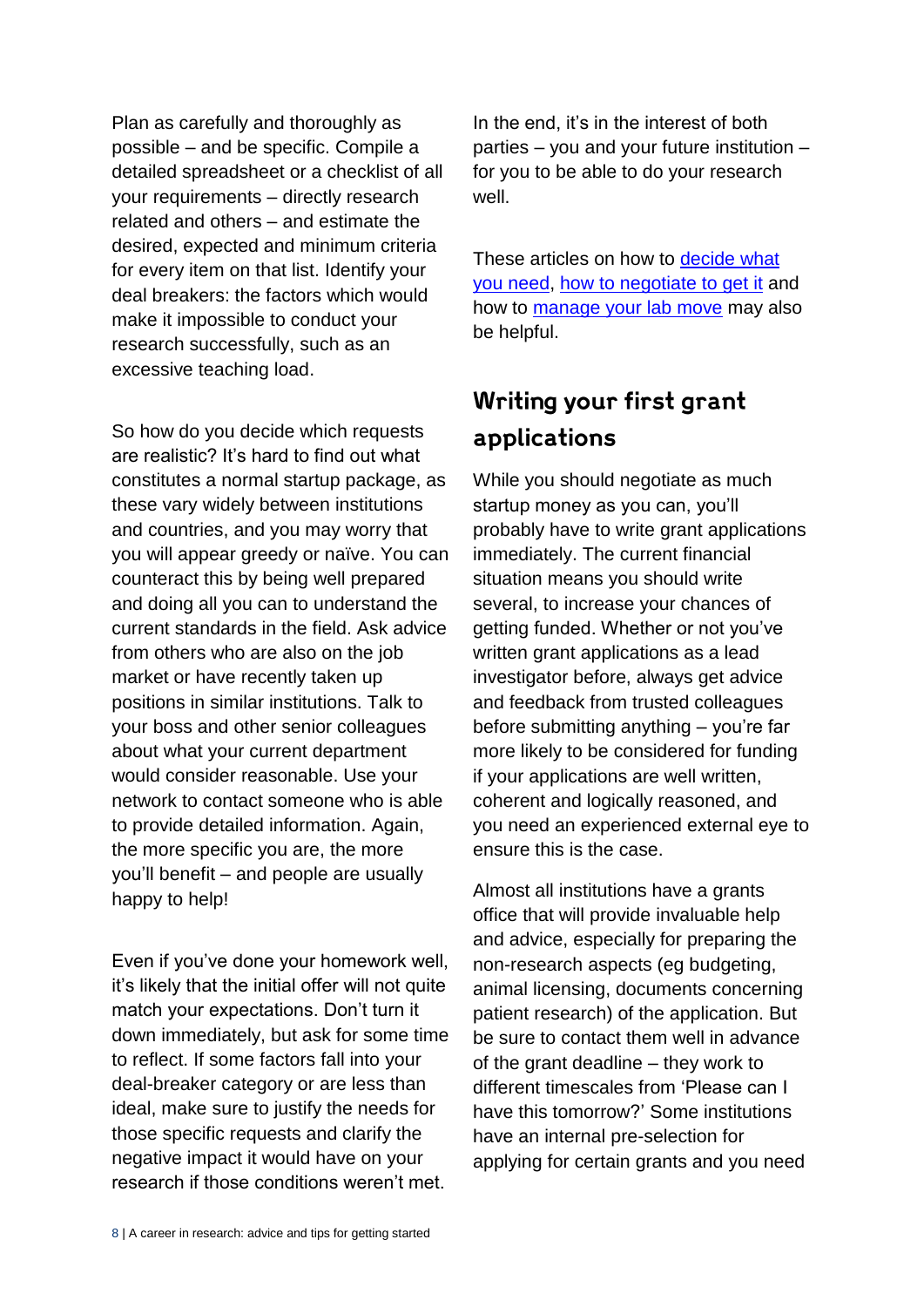to clarify this with your grants office. In addition to big, prestigious grants, it's worth applying for smaller pots of money to get projects going. Advice on how to write a good grant application can be found on a number of websites, such as [this one;](http://www.ifm.eng.cam.ac.uk/research/grant-writers-handbook/links/) advice on how not to write a good grant application can be found [here.](http://www.chronicle.com/article/How-to-Fail-in-Grant-Writing/125620)

It takes time to write a good grant application, but the time you invest in thinking through the research ideas and plans is likely to assist your research in other ways. For example, it may spark ideas for new projects, stimulate contact with new collaborators or extend your knowledge of a subject that you can use to write about in papers or reviews. While you may not be able to accomplish any significant research when you're busy writing grant applications, you can keep your research activity going through collaborations.

You can also use your downtime productively by finding people who work in complementary areas of research in the same institution. This will allow you to make new connections, establish new collaborations and find new friends.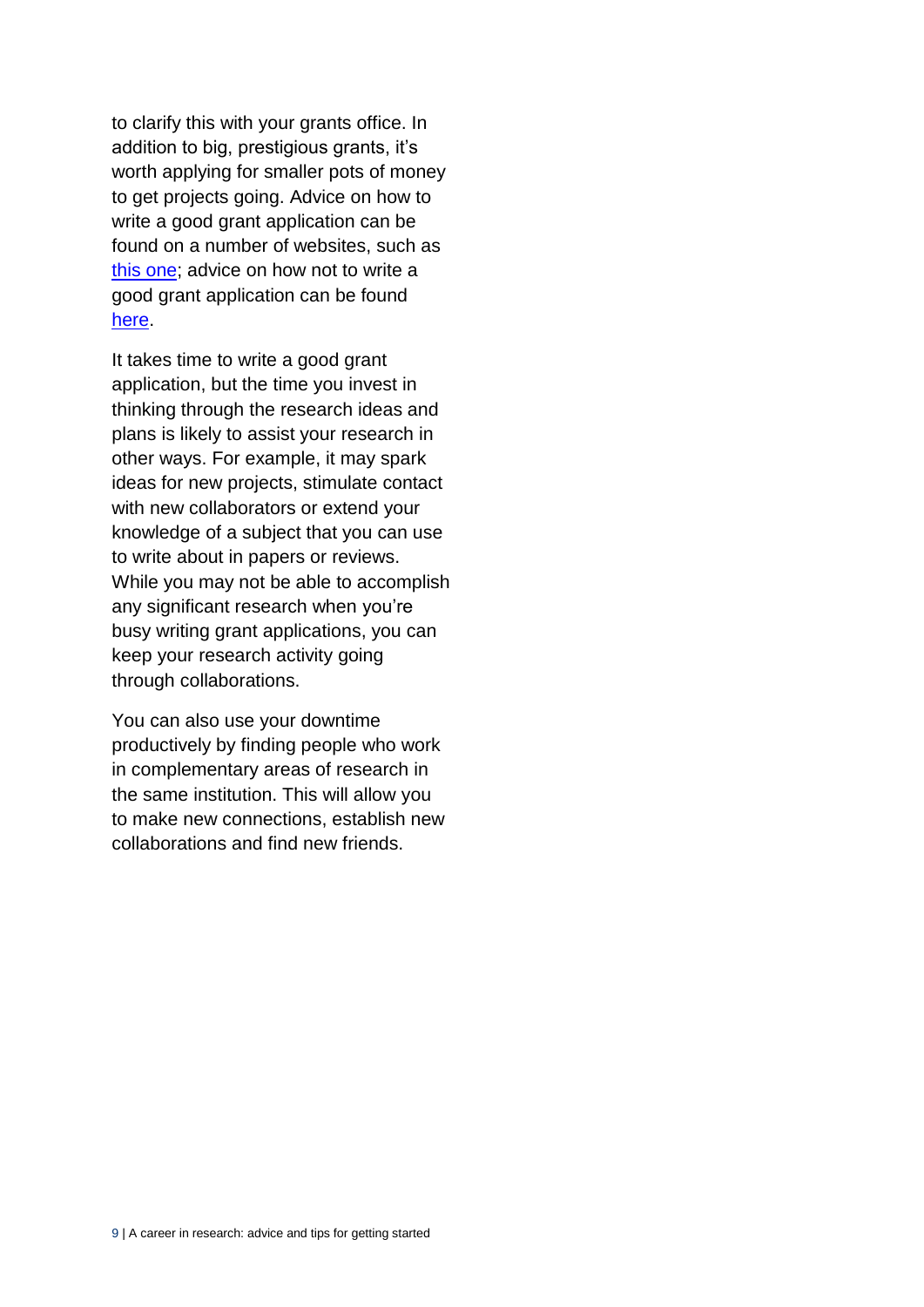### **Section 2: Managing yourself**

#### Be a good research citizen

A research career can be exhilarating but is at times a stressful business. To be successful you need to make the most of the rather unusual flexibility and unique opportunities of academic life, identify and play to your strengths, but also learn how to be resilient and cope with the inevitable setbacks. Being honourable, community-minded and kind is important. Not only because it's the right thing to do, but also because your institution and funders will assess you not just on your research, but also on how well you serve your community. You should take your obligations seriously – your behaviour will set the tone of your group, and heavily influence the people you train and their future research, so you need to set a good example.

*"Although a career in science always seems to be a struggle, I find it pays to be nice. Remember that life continues to be like second grade, with some kids unwilling to share their toys and deliberately picking on one another… I find the scientific world is a much sweeter place if you are generous and friendly. Believe it or not, scientific rigour does not mandate nasty comments in reviews of grants and manuscripts. A big benefit of open interaction is that it inspires collaboration, which helps overcome limitations, whether it simply involves a reagent, an approach, or even a way of thinking that does not come naturally to you, but enhances the impact of what can be learned."*

*Professor Rebecca Heald*

Detailed definitions of good citizenship differ between funders, countries and fields, and you should check what the appropriate guidelines are for you. Broadly speaking, they all share the following overarching criteria:

- Research integrity You should be honest in your research activities, and in your assessment of the activities of others. You must follow ethical requirements, such as ethical approval processes and establishing appropriate governance, particularly in respect of research involving humans and animals. You should also consider any ethical, safety or security implications that may emerge during a project, including any risks that research outcomes could be misused.
- Research design You and your group should design your experiments so that results are robust and reproducible. When reporting findings, you must provide sufficient information to allow others to understand key aspects of the research design and/or data analysis, and to facilitate independent replication of the results.
	- **Outputs** Depending on the field, there is a range of research outputs,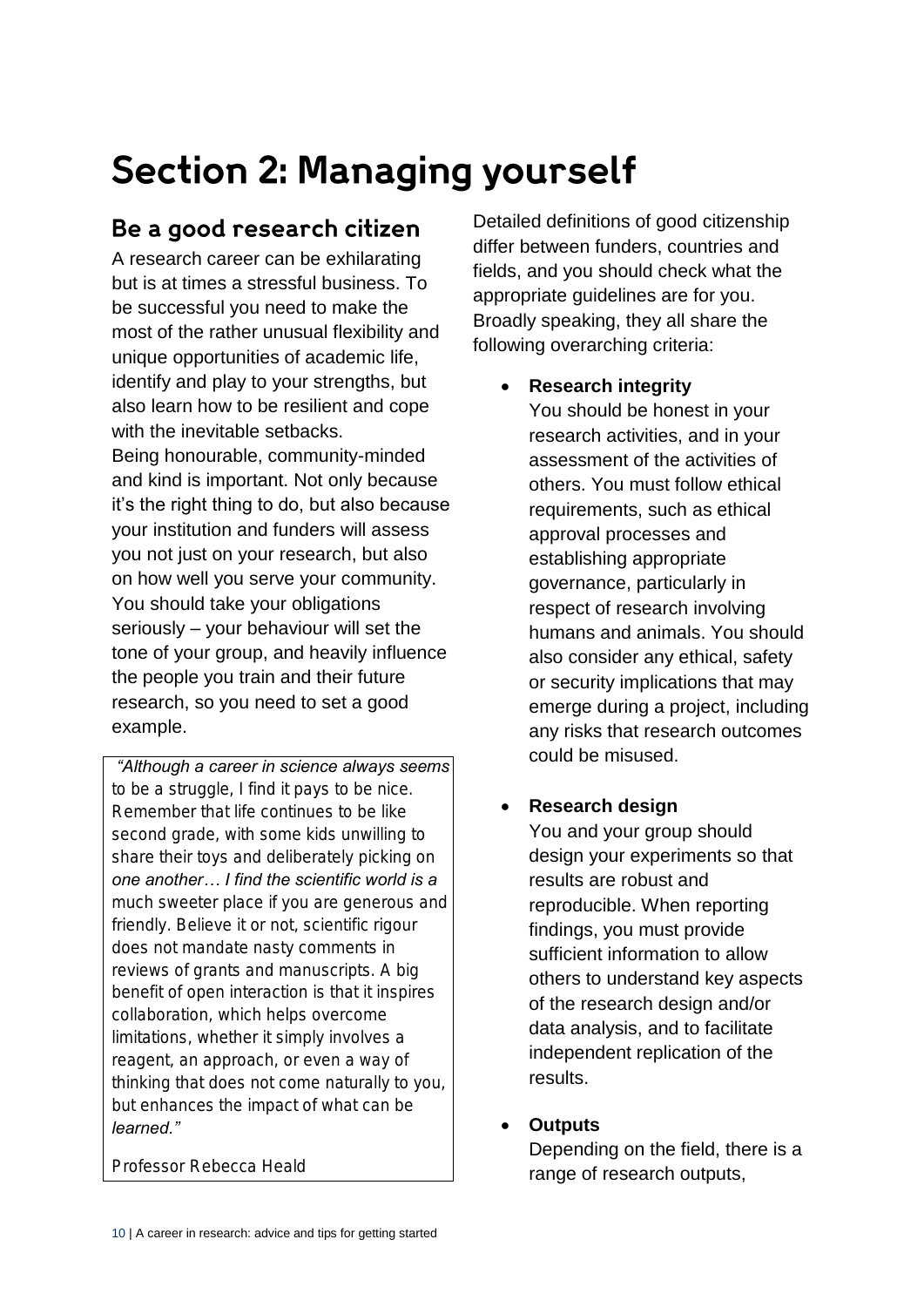including publications, datasets, devices, software and reagents, policy reports, pre-prints and conference contributions, that are used to assess researchers' track records. Document all your different types of research activities: this information often needs to be presented to funding bodies, promotion committees and so on. You should aim to make research data, software and materials generally available with as few restrictions as possible. Where the research output is a paper, many funders and institutions will expect you to follow open access principles for publication. You should also try to publish negative results – they do contain useful information and advance research – by using journals such as [Wellcome Open](https://wellcomeopenresearch.org/)  [Research](https://wellcomeopenresearch.org/) or preprint servers.

• Leadership

Try to foster mutual cooperation and the open exchange of ideas within your research group. It's also vital to encourage your team to develop their skills and to provide them with the resources necessary to deliver research of a high standard. You are also responsible for training and supervising all members of your group to the best of your ability.

See additional resources on doing global [research](http://www.interacademies.org/33345.aspx) and on [good research practice.](https://wellcome.ac.uk/what-we-do/our-work/research-practice)

Finally, be nice, but be cautious. Don't tell everyone everything that you're doing, and don't give away all your good ideas in one go. You have to walk a careful line this early in your career, or you may get scooped by someone with fewer scruples and more resources.

#### Time management

When you're starting out, it's crucial to be incredibly careful with your time. Think very carefully before you volunteer for anything, and try to stay away from too much teaching and administration. You will be asked to do a lot, and it's easy to end up doing too much, especially if you prove to be good at it. Keep this in mind and, when negotiating your contract, try to set limits on administrative duties.

The golden rule is that unless the activity benefits your research, increases your knowledge or is compulsory, it would be wise to say no, at least in the early years. For example, it's okay to run a seminar series or journal club, but taking on responsibility for facilities and sitting on 'housekeeping' committees are thankless and time-consuming tasks. Being helpful will not be what gets you established; what matters is your research, and your research output.

Some other tips:

- To manage time well, know where it goes so spend a week tracking your days and look for inefficiencies. You'll probably be shocked by how much time you spend looking at your phone when you're supposed to be working.
- Identify your priorities, and learn how to drop or delegate tasks that aren't top of your list.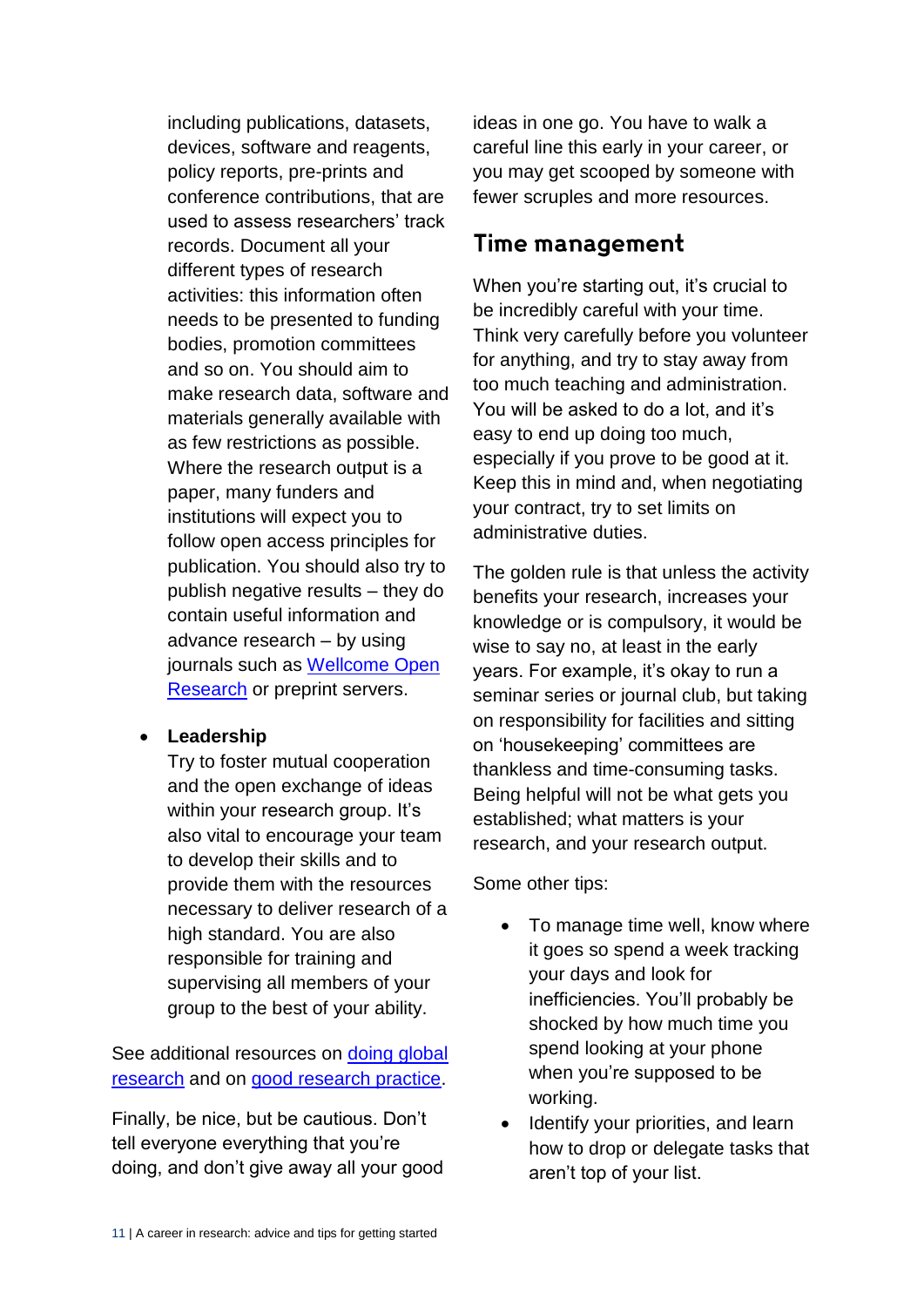- Set clear [goals](https://www.projectsmart.co.uk/smart-goals.php) for everything you do (projects, meetings etc).
- Identify when you are most energised and focus on important tasks during this period. Do 'housekeeping' work in the lowest-energy part of your day.
- Block out chunks of time to do important tasks. Spending an hour with no distractions will help you produce higher-quality work more quickly.
- Make the most of short spells of free time. That 20-minute wait between other commitments (say, an experiment or the next meeting) can be productive – you can probably do something that requires little thought but needs to be dealt with.
- By all means multitask, but make sure that some of the tasks aren't too intellectually taxing or you'll run the risk of messing them all up.
- $\bullet$  Keep on top of the literature  $$ keep current, keep fresh. For useful tips on how to do this, see [this article](http://www.sciencemag.org/careers/2016/11/how-keep-scientific-literature) from Science Careers.
- Switch off your email alerts, and instead of reading and responding to messages as they arrive, use an email service such as [BatchedInbox,](https://try.batchedinbox.com/) which collects and filters your messages and delivers them in a single bundle at a time you can specify.
- Don't spend too much time on your online presence, unless this is expected in your particular discipline. In general, your website should be good enough to attract prospective students

and postdocs and highlight your papers and achievements, but future-proof it as much as possible so it doesn't need constant updating. Regular blogging, engaging in online discussions and the like can be very time-consuming, and are best left for those at either earlier or more established career stages. Twitter may be the best way to engage online, because of its ease and interactivity. However, you need to be careful, as [this article](https://www.theatlantic.com/education/archive/2017/05/the-young-academics-twitter-conundrum/525924/) from The Atlantic magazine will tell you.

#### How to say no

All too frequently, your institution might ask you to do things under the category of 'important for your career'. Saying no to these things is an art in itself. Again, you must prioritise, and decline the least important. If you've decided to refuse, it's best to do so quickly rather than delaying responding for months. However, to prevent gaining a reputation for always saying no (which generally results in people ceasing to ask you), you should give the reason, and say you'll be available in the future. For example:

*'My travelling is very restricted at the moment due to family commitments, but things will be much easier next year. I'd be delighted to come and give a seminar in your department then, but can I ask that you invite me well in advance?'*

#### Work/life balance

As an academic you're allowed an unusual degree of freedom and fluidity to shape your work around the other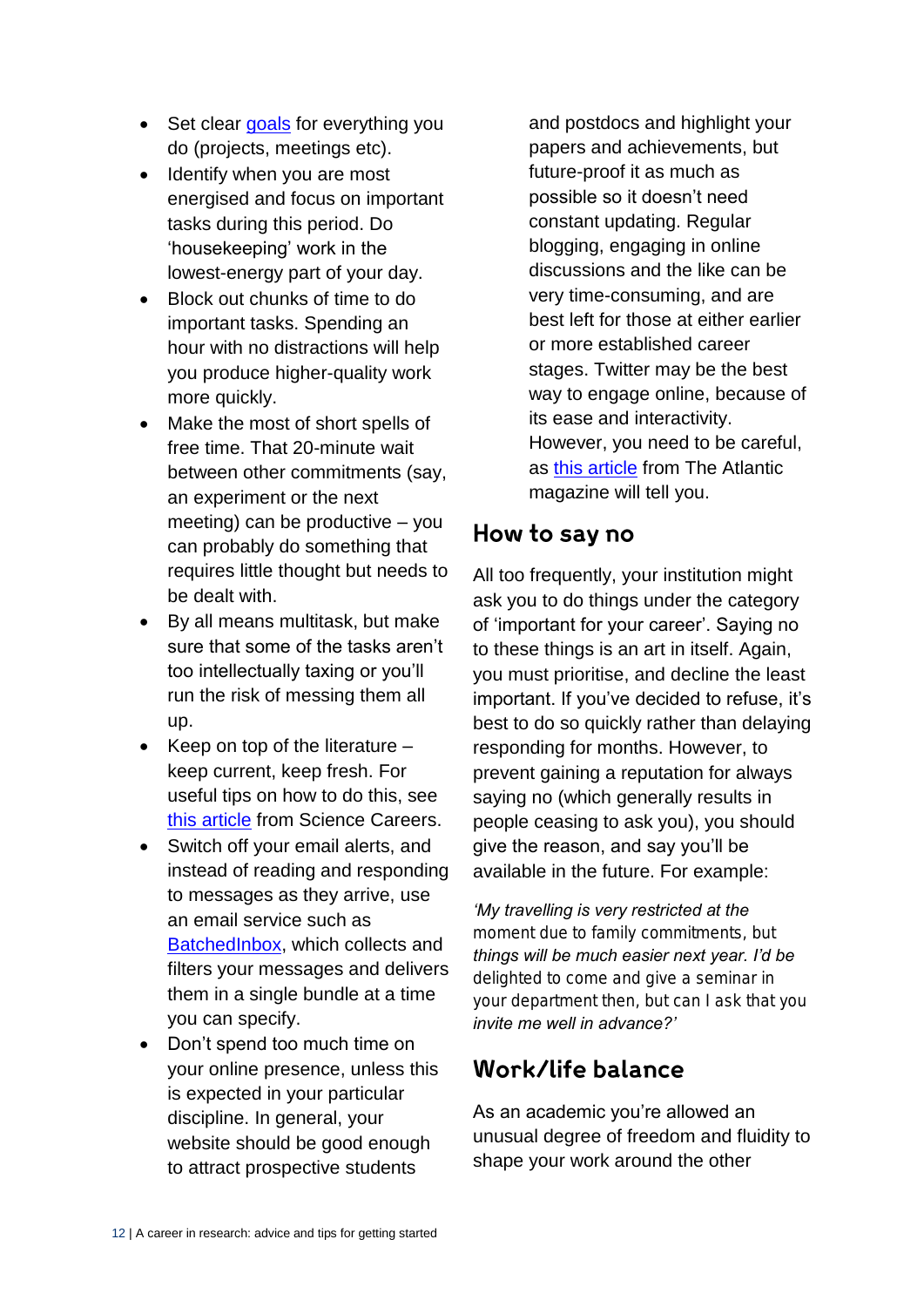important things in your life. So even though you have a very short time to make your mark in a highly competitive field, it is possible to have a successful research career and also enjoy life, if you are committed and well organised.

Initially, you may be a one-person operation, or will have a very small group, so in the beginning at least, it will be hard work. But, being extremely focused doesn't necessarily mean working all hours. Fourteen-hour work days do not necessarily equate with productivity. As such it's best to refrain from comparisons with others who might choose and/or have the opportunity to spend more time at work than you do. A little strategic thinking and planning will go a long way towards keeping you in the game without running yourself into the ground.

It is essential to be absolutely clear what your priorities are at work. Your research and your group must stay at the top of your list, while grants, committees, travel etc will have to take second place. Delegate where you can.

As a junior researcher, you'll tend to spend most of your working day at the coalface, but as time goes on, you'll find that much of your work can be done elsewhere. For example, you can usually be at home in the evenings, but you may have to write or read for work, mingled in with time with your family and friends. And just as in your current academic life, forethought matters. Preparing for the next day so you can hit the ground running is essential for efficient time management.

Make space for thinking and block out time in your calendar only for that. You'll find that as your life becomes more crowded, it's harder to idly muse about your work. You'll need to deliberately use downtime to think and theorise about research – in the shower, on the way to work, at the gym and so on. That way, you'll not only keep coming up with good ideas, but you'll be able to plan more effectively if your mind is on the job the minute you get to work.

Finally, don't forget that working all the time can be counterproductive. You also need to take care of yourself. Everyone's needs are individual, so don't let yourself be judged (or judge others) if these seem to differ from the norm. It's important to spend time with your family, have a night out with friends every now and then, and get some regular exercise to keep you fit. Take holidays, have a hobby or two to clear your head and keep you sane, and enjoy yourself outside work as well as in it. A happy scientist is more likely to be creative. Useful tips on how to take that essential time off without feeling guilty can be found [here.](http://www.sciencemag.org/careers/2017/05/yes-you-can-have-life-outside-lab)

Getting the work/life balance right is difficult, but it's a hurdle that many people have successfully negotiated. Talk to your colleagues and friends to find out what worked for them but in the end it's about figuring out what's right for you and your family. Discuss taking shared parental leave with your partner. It's all possible. Read the recent [Scientist and Parent](https://elifesciences.org/collections/29e48019/scientist-and-parent) collection by eLife and the [Parent Carer Scientist](https://royalsociety.org/topics-policy/diversity-in-science/parent-carer-scientist/) by the Royal Society, which celebrates the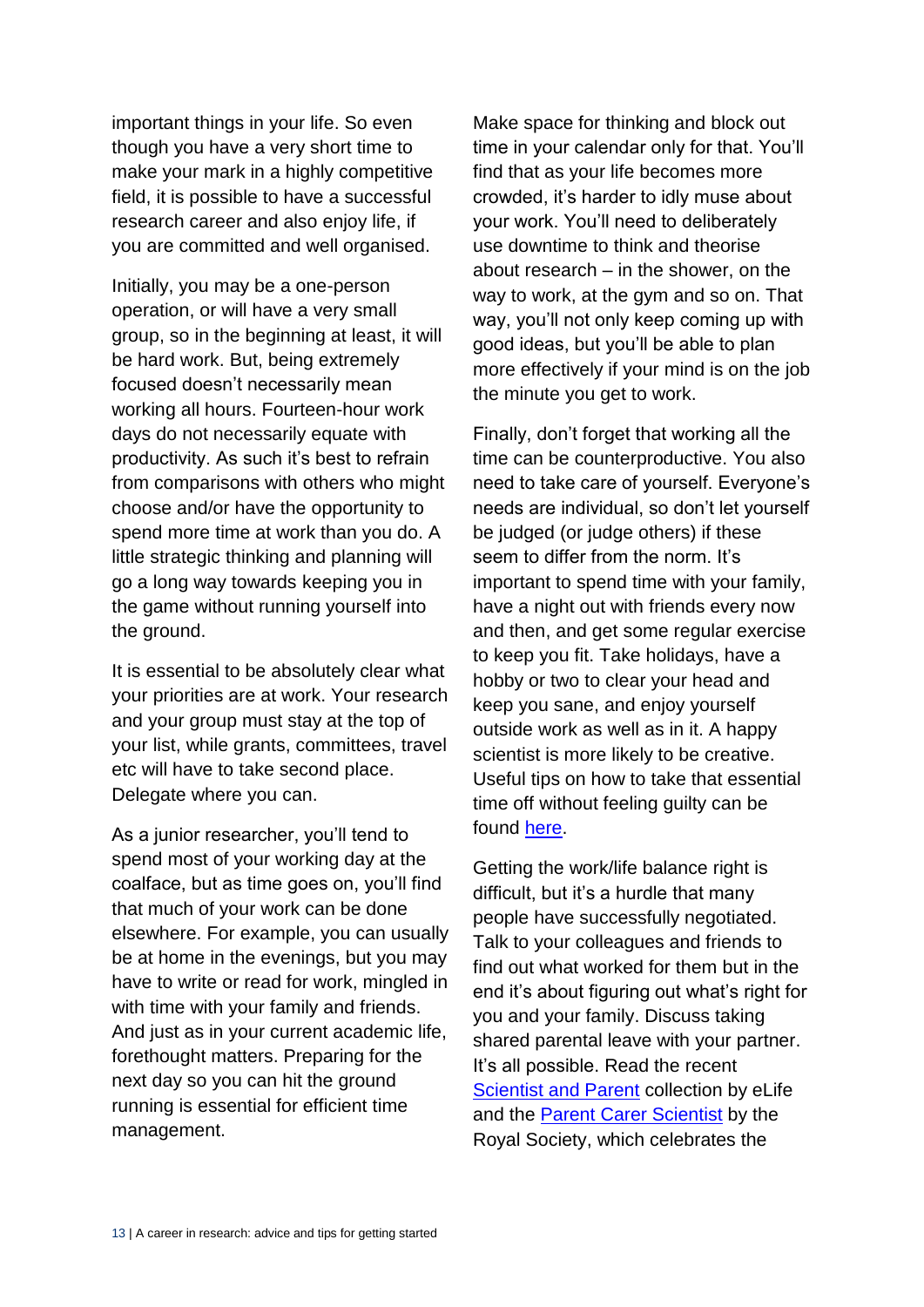diversity of work/life patterns of 150 scientists across the UK, for inspiration.

#### **Working part-time**

Firstly, are you really going to work parttime, or are you merely planning to scale your hours down to a normal working week? If the latter, you should ask to work flexible hours. For example, if you want to be at home with your children one day a week but still work just as many hours, that's fine. Don't worry about whether you are visible at work; the important thing is getting the work done.

If you really want to work part-time, it might not be easy at this stage of your career, but by no means impossible with careful time-management and some flexibility from both you and your department. The upside of part-time working is that it forces you to become a master of planning and prioritising, and you will learn to use your time incredibly efficiently early on.

Remember, most people at the top of your field are also running their groups part-time: as well as doing research, they will probably be in charge of a department or institution (or even a funding body, such as the NIH), and have substantial additional commitments, such as committee work and consulting. So don't regard yourself as below par if you too need to spend time away from your group due to other responsibilities. Comfortingly, the academic climate is starting to change and look more favourably on alternative working arrangements. Most funders take career breaks (eg parental leave,

sick leave) into account and allow for part-time work.

If you work part-time, you'll have to acknowledge that your absence may at times be hard for your colleagues, and take steps to ensure their disruption is kept to a minimum. Make sure that your team and your department know that you are planning ahead, so they continue to have confidence in you – you have to look supremely well organised and in control. And don't be afraid to arrange help; if you're doing an experiment, and need someone to set up something on a day you're not there, ask.

#### Get yourself a mentor

Or better still, several, locally at your institution and elsewhere. You'll need different people at different times. It is crucial to find someone you can trust and to avoid people with vested interests. As well as helping you to make the right connections and looking out for your interests, they're incredibly important as sounding boards, deliverers of honest opinions and advisers when things go wrong. They can help you by allowing you to discuss your concerns openly in situations where you feel unable to expose perceived weaknesses to your new colleagues.

The Academy of Medical Sciences has a [mentoring scheme](https://acmedsci.ac.uk/grants-and-schemes/mentoring-and-other-schemes/mentoring-scheme) for postdocs, and similar formal mentoring arrangements for early career group leaders, run by both funders and institutions, are becoming increasingly common. Universities in London offer a mentoring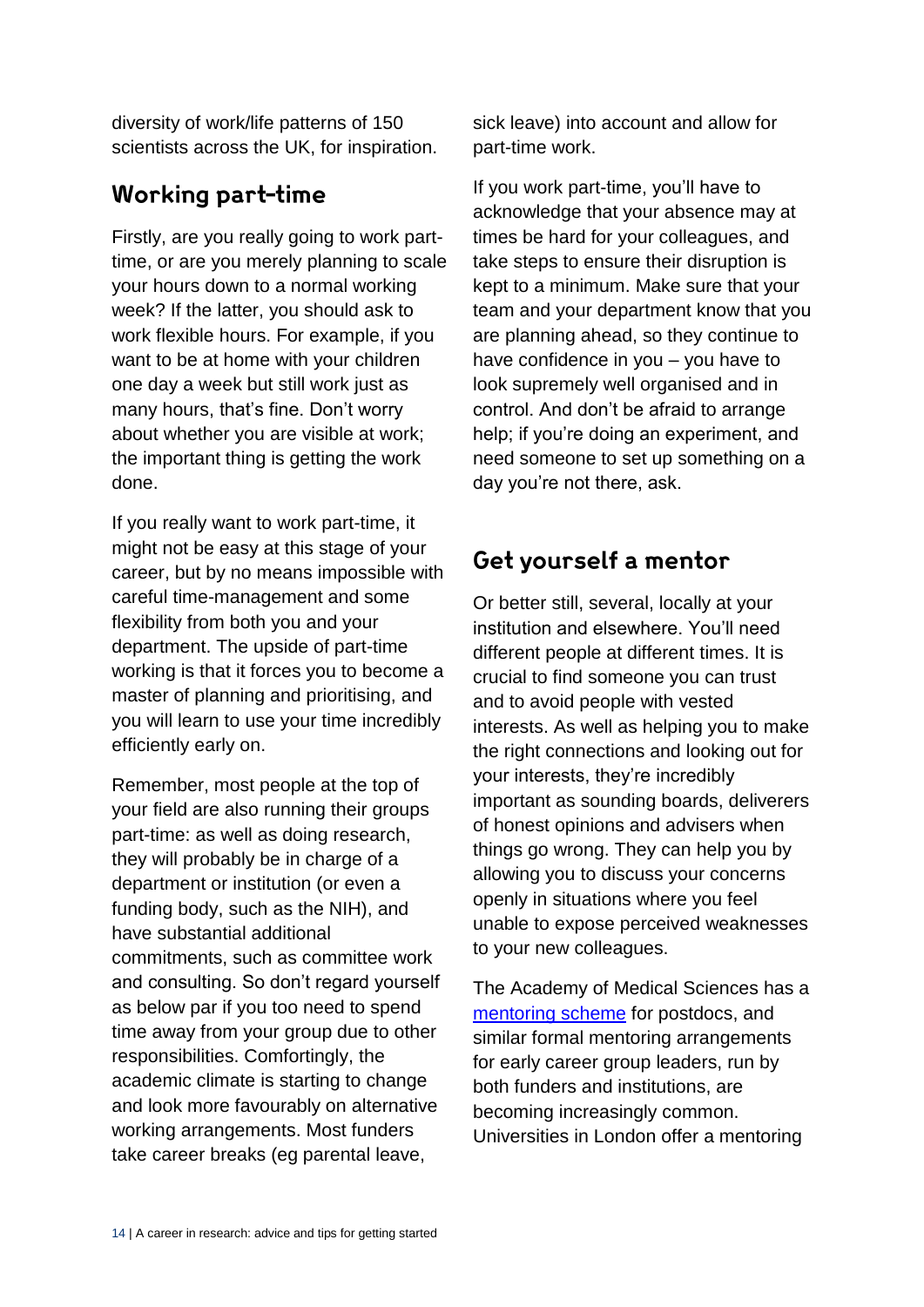scheme, [B-MEntor,](http://www.hr.qmul.ac.uk/equality/race/bmentor/) for academic and research staff from BME backgrounds.

You don't have to (or shouldn't) rely only on official schemes and channels in finding a mentor. Long-lasting connections can also be made by simply talking to people at scientific meetings and courses, or meeting people through mutual acquaintances. For helpful hints on how to seek your own mentor or sponsor, see [this article,](http://www.sciencemag.org/careers/2006/11/mind-matters-getting-yourself-mentored) from Science Careers. For the differences between role models, mentors and sponsors, and some real-life examples, see [this page](https://www.diversityprojects.ox.ac.uk/wis/topics/progression/mentors) from Oxford University. As for role models, there are some inspirational bloggers out there, such as **Athene** [Donald,](http://occamstypewriter.org/about/athene-donalds-blog/) whose writings on the privileges and problems of research are perceptive and thought-provoking.

That said, you should also beware of over-mentoring. Spending too much time with your mentor can get a bit too introspective. Don't forget you still have to get on and do the work!

#### Combining a clinical and academic career

Running a research group in parallel with clinical commitments is challenging but can be one of the most rewarding career paths to take. Varied work environments that make full use of your combined skills can be extremely intellectually stimulating. Your clinical background gives you a distinct perspective to tackle questions that scientists without the medical training couldn't. And your research can have a wider more immediate impact as you'll be uniquely placed to realise innovative healthcare

solutions. There is, of course, no onesize-fits-all approach to finding the right balance between clinic and academia. Yet, with careful planning and organisation, you can have the best of both worlds.

You need to be very clear about what your commitments are on both fronts and to coordinate your clinical and academic obligations with your supervisors throughout your training period. Plan well in advance when choosing your speciality, keeping those obligations and your own priorities in mind: outpatient treatment is likely to be more predictable and therefore more accommodating to your research activities than emergency care. Consider being employed as a supernumerary: this would again help to protect your research time from potentially increasing medical commitments. A few critical points to pay attention to can be found [here.](https://wellcome.ac.uk/sites/default/files/Clinical-principles-and-obligations-2017-12.pdf) You also need to make sure to know the conditions for career advancement on either track. Identify what's feasible and be specific with respect to your obligations and your availability when negotiating your contract.

A supportive work environment and senior management who see your unique role as an asset are crucial. Seek mentors from both worlds or, better yet, find someone who has combined their clinical and academic careers successfully. Make people aware of your dual identity. Let colleagues and patients know that you're both a clinician and an active scientist and they will be more understanding of your time restrictions.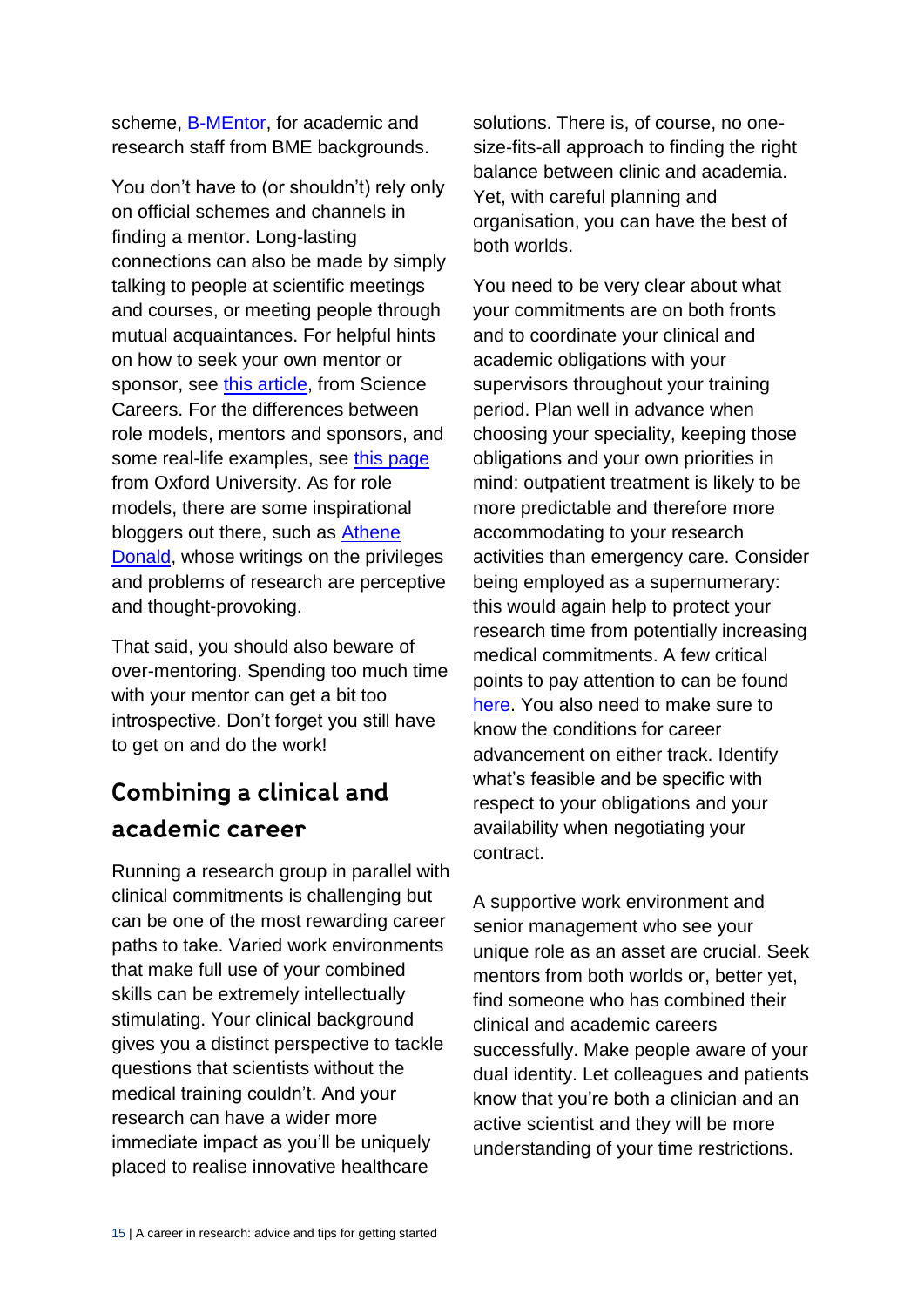Choose a research topic that's complementary to your clinical activities and vice versa. Try to take full advantage of your medical know-how and clinical resources (eg availability and access to clinical samples) when designing your research plan. This will help you to establish your own niche and also open up more funding opportunities. Try to set up collaborations to enable you to maintain your research output at times when clinical commitments are more demanding. You will be spending large chunks of time away from your group. Foster independence, and delegate – experienced technical staff, senior postdoc or a lab manager will help with that. Remember to make use of one of the biggest perks of academic life: its flexibility.

Finally, the key to all of this is efficient time management. You have to get good at prioritising, and setting and sticking to your own boundaries. That includes taking time off for your personal life.

Take a look at these practical [tips](http://www.sciencemag.org/careers/2010/05/perspective-successful-physician-scientist-21st-century) and [real-life stories](https://www.bma.org.uk/-/media/files/pdfs/developing%20your%20career/studying%20medicine/role%20of%20the%20medical%20academic%202014.pdf?la=en) for more information. Additional input can be found [in this](http://www.hhmi.org/sites/default/files/Educational%20Materials/Lab%20Management/Making%20the%20Right%20Moves/moves2_ch6.pdf#page=3)  [useful book chapter](http://www.hhmi.org/sites/default/files/Educational%20Materials/Lab%20Management/Making%20the%20Right%20Moves/moves2_ch6.pdf#page=3) by the Howard Hughes Medical Institute: some of the above suggestions were condensed from this resource.

#### Self-promotion is good

You're an academic in a highly competitive world, so feelings of inadequacy and self-doubt come with the territory. Don't let yourself succumb to 'imposter syndrome': that awful feeling that you don't belong, that you're just faking it, and one day someone will find out. Research indicates that nearly all

academics suffer from this to some degree; this [excellent article](https://www.nature.com/naturejobs/science/articles/10.1038/nj7245-468a) from Nature offers strategies to help ensure you only have a mild dose.

Doing wonderful research that gets you grants and allows you to publish excellent papers are good bolsters against imposter syndrome, but why not put yourself up for some prizes and awards, too? It's a win-win situation: if you get the award, it's great for your career; if you don't, you've had an opportunity to make useful contacts and to measure yourself and your research against some objective criteria, which will help your future strategic planning. If in doubt, ask your mentor about it (not your departmental head, as they may have other people higher up their priority list). Read [this article](http://www.sciencemag.org/careers/2017/05/benefits-awards-even-if-you-don-t-win) from Science Careers to convince yourself it's a good idea.

*The Cancer Research UK Women of Influence initiative gives rising female science stars the opportunity to be mentored by successful businesswomen.* 

*Here, one of the mentors, Cary, talks about her protégée, Sarah:* 

*"I picked out an award (the Women in Research and Engineering Research Award) I thought I could enter Sarah for and she won it! Now, when Sarah's recruiting, and people see she's an award-winning researcher, it's going to attract talent."*

*Sarah agrees the award has been really helpful: "Since Cary helped me overcome this problem with self-promotion, I've entered and won other awards. I'm on a bit of a roll now! The last position I recruited for received 65 applications – it took me a whole day to read the CVs."*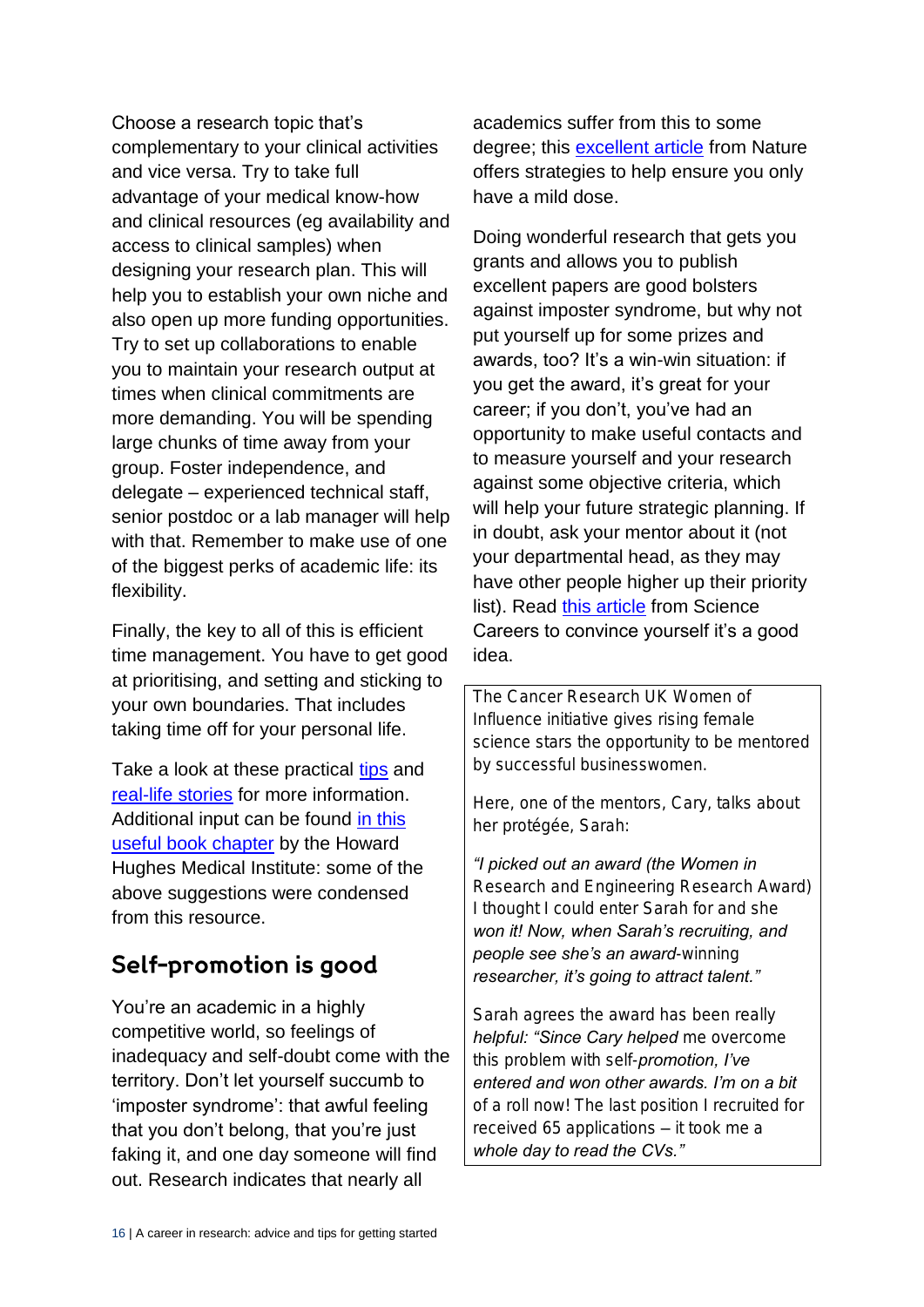There are some obvious things you can do to present yourself and your work in the best light. Firstly, never publicly dismiss your research as less significant than it is. If you don't believe your work is as interesting as everyone else's, why are you doing it? And don't be too selfdeprecating – a surprising number of people will take your comments at face value! There are different approaches to this in different countries – make sure you are aware of the cultural norms of your environment.

To ensure you do your research justice when presenting it, ask trusted friends and colleagues for advice and frank criticism on everything you plan to show to the outside world. Get readers for your posters, papers and grant applications, practise your talks, endure mock interviews – and give back freely in kind to those who help you.

Remember, if you have some of the skills and experience required to fulfil a role, go ahead and apply for it. Don't assume that you need 100 per cent of what is being asked for.

#### Coping with set backs

As with any job that requires continued performance at a very high level, research can be stressful. In addition to the failures and disappointments inherent in doing the best research, you could have difficulty coping due to illness or family circumstances, or might be bullied or harassed.

#### **Failure**

Worrying about failing can be corrosive, so it may comfort you to know that every researcher, however successful, has failed many times in their career. You will fail to get your papers published, and fail to get grants, you will make mistakes, some of which may be substantial. The only thing to do is to learn from your mistakes, evaluate what could be done differently next time, and then let it go. It's important to set timelines and establish criteria as to when to cut a dead-end project despite having heavily invested in it. It's painful, but sometimes it has to be done.

Indeed, good research almost always involves failure, particularly when trying to develop cutting-edge techniques or revolutionary ideas. If you're not willing to fail, you're probably not being adventurous enough.

*"Because I failed at so many things so often, because I was in a mess, it gave me a sort of internal discipline – you take less note of what other people think of you, what other people say, because you don't get off on being praised about things. I had to be resilient inside. I was constantly comparing me to me when I did well, and not with other people. I realise it's very odd, but it's really useful, because when I failed examinations, I couldn't get into university, I couldn't get a job; when you put all that together, it was a constant low to medium level of failure about things. So when I got to difficult problems and I failed, I didn't go into depression or anything. And when you get into research, it's constant failure all the time, and I was perfectly trained for it."* 

*Sir Paul Nurse,* 

*Nobel Laureate 2001*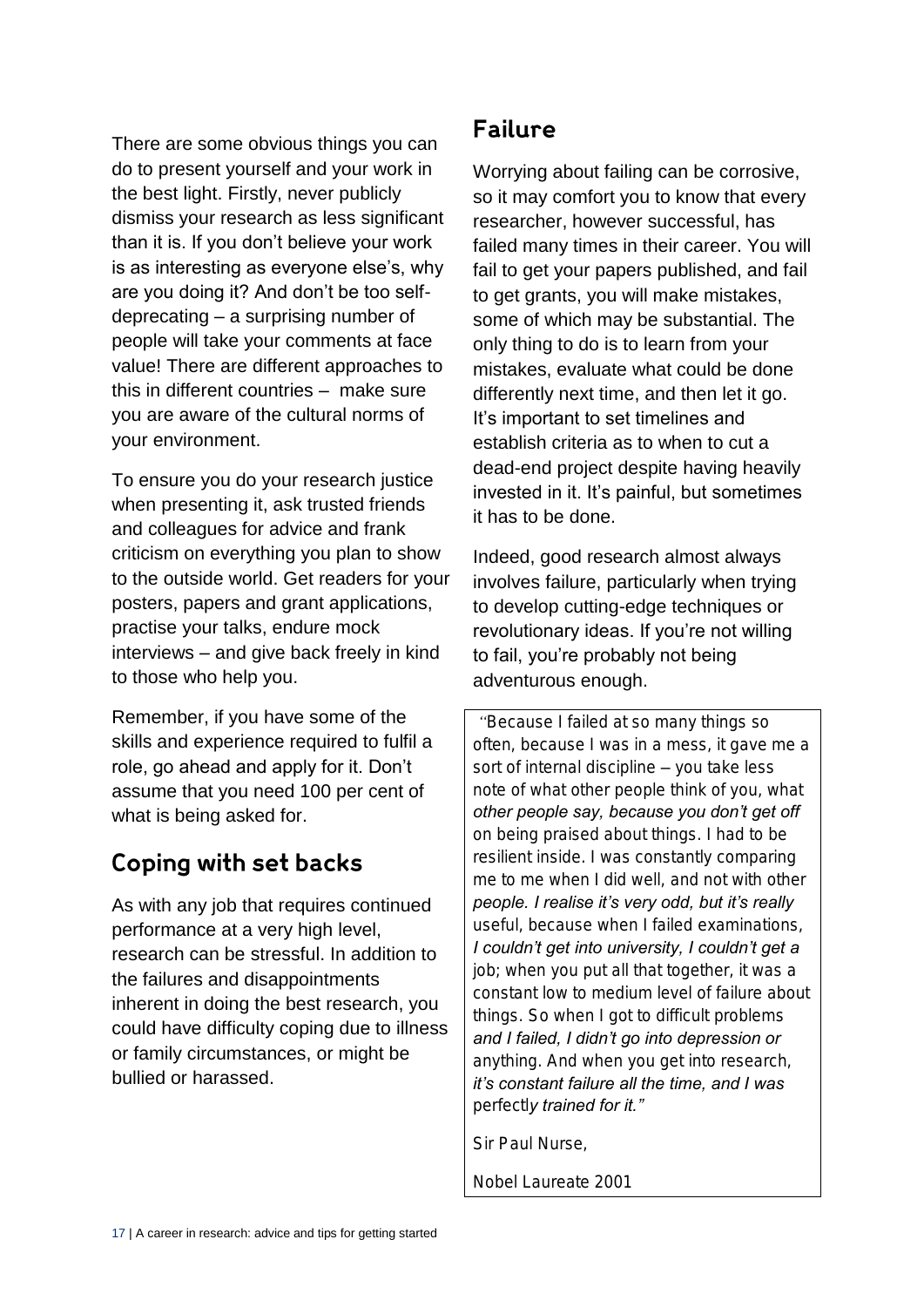Harvard's [Success-Failure Project](https://successfailureproject.bsc.harvard.edu/resilience) includes useful articles and tips for dealing with failure in academia.

#### **Bullying and harassment**

Sadly, [bullying and harassment,](http://www.acas.org.uk/index.aspx?articleid=1864) including sexual harassment, are not unknown in academia. If it happens to you, it's important keep in mind that it's not your fault! You should not feel guilty or embarrassed. Or that you have to deal with it alone or ignore it – seek help as quickly as possible to prevent the situation from damaging you any further.

One challenge of dealing with bullying and harassment in the workplace is that the instigator may not be aware that their behaviour is inappropriate. This is where clear communication can be vital. Seek advice from your mentors and colleagues you trust, and/or external advice from organisations such [ACAS,](http://www.acas.org.uk/index.aspx?articleid=1461) [Switchboard LGBT+](https://switchboard.lgbt/) or [Scope](https://www.scope.org.uk/about-us/contact-us/helpline) (support on disability issues) to plan how you will approach someone about their behaviour. Here are a few more [practical](http://www.dianegoodman.com/documents/RespondingToBiasedOrOffensiveCommentsexcerptarticle.pdf)  [suggestions](http://www.dianegoodman.com/documents/RespondingToBiasedOrOffensiveCommentsexcerptarticle.pdf) that can be helpful for dealing with offensive comments on the spot. Some institutions have networks of bullying and harassment advisers (sometimes called dignity at work advisers) who can provide confidential support and advice and signpost you to other services. As difficult as it is, sometimes the only way to resolve this serious issue is through formal channels.

#### When life gets in the way

It may sound trite, but it's important to acknowledge that you are not a robot. There will be times when you are ill or when family responsibilities make it hard to work at full stretch. Never forget that you are a valuable resource – it makes sense for institutions to support their highly trained, highly talented people through periods when they are less productive, and help them return to their best. Know your institution's policies on illness and leave, and don't be afraid to ask HR or someone you trust for advice and help if you hit a bad patch.

Given the pressures of doing research, it's possible that you will feel mentally exhausted or depressed at some point in your career. It's important to realise that you are not alone: a staggering one in three people experience a mental health problem each year. You wouldn't let a physical illness linger for weeks or months, so treat your mental health similarly and, if you're worried, seek help sooner rather than later. The selfmotivation and enthusiasm needed to conduct research will rely on your ability to take care of yourself, maintain your mental wellbeing and recognise when you need to take action to improve it. You may find it helpful to look at this [resource,](https://www.imperial.ac.uk/health-and-wellbeing/mental-health/) from Imperial College London, on mental health and wellbeing and how to promote it.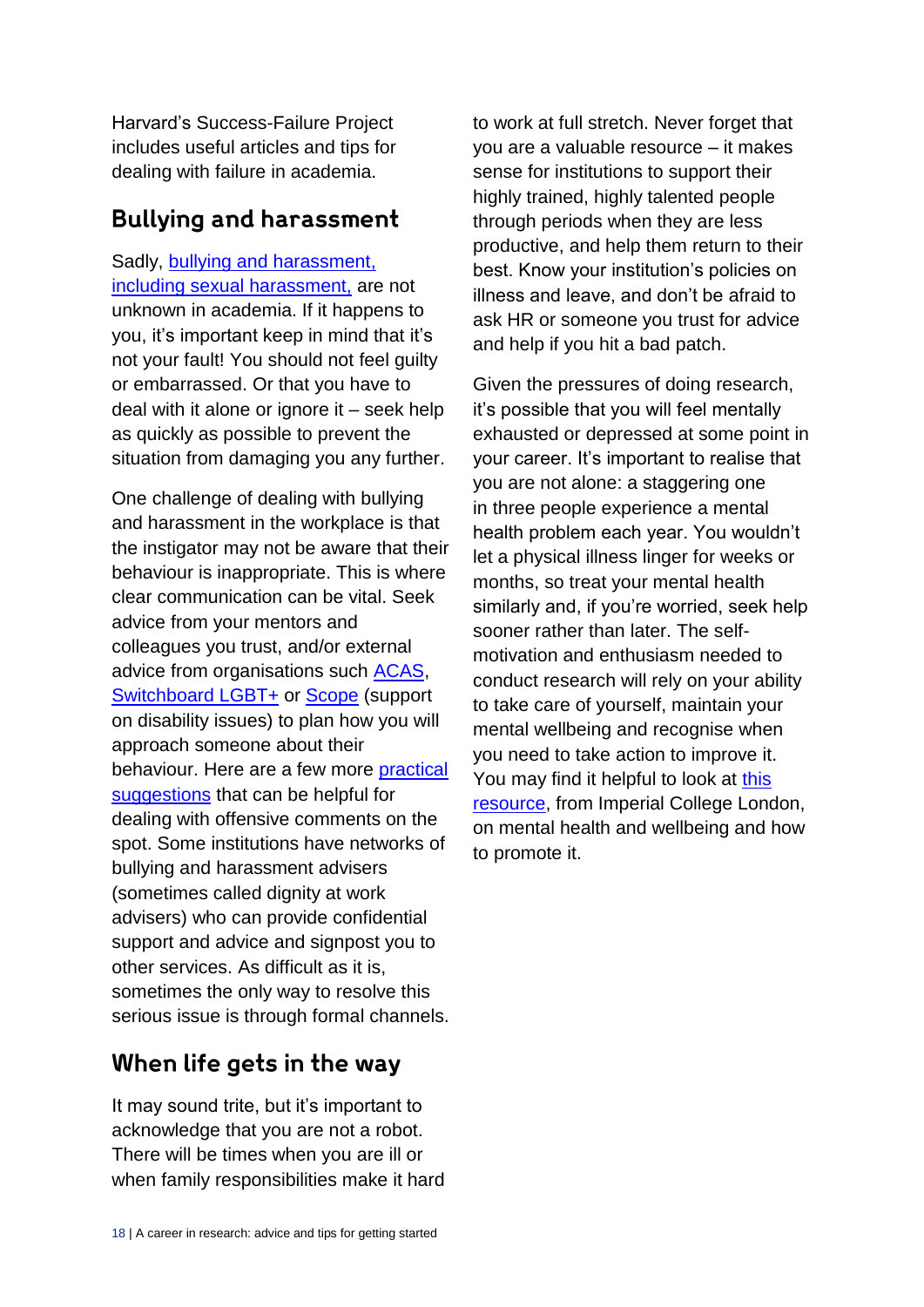### Section 3: Leading your group

#### Hire the right people

As you embark on this new adventure, it's important to recognise that your group isn't you. You can't expect the same from them as you do from yourself – you have to work with their aspirations, limitations and strengths to get the best from them. Becoming a good, thoughtful leader, committed to fostering the development of everyone in your group can be incredibly rewarding. Irrespective of discipline, you may consider attending one of [EMBO research leadership](http://lab-management.embo.org/dates)  [courses,](http://lab-management.embo.org/dates) which cover the basics of people and project management (eg dealing with different personalities, effective communication skills and time management). There are many leadership courses out there, some centred on a certain topic or targeting a specific audience. It's worth finding one that suits your requirements as you will benefit immensely. [This article,](http://www.sciencemag.org/careers/2003/07/helm-avoiding-management-mistakes) from Science Careers, highlights some common management mistakes.

When recruiting group members, cast your net wide: use mailing lists and job portals, and spread the word through colleagues to advertise positions. When hiring, remember that unconscious bias may creep into the process, as illustrated in [this animation,](https://royalsociety.org/topics-policy/publications/2015/unconscious-bias/) created by the Royal Society. If your institution provides unconscious bias training, you're strongly advised to take it.

Some other points to think about:

- Be extremely careful who you hire first – the first two or three people will set a culture that will likely be with you forever, so never hire someone you dislike, no matter how smart you think they are. It's better to hire nobody and readvertise than to hire the wrong person. You want coming in to work every day to be something you and your group look forward to.
- Be wary of hiring people with the same background and interests as you. Your inclination to like them may fool you into making assessments about their competence based on your innate biases.
- You need to have diverse opinions in your group – if you hire clones of yourself or your existing members, you won't get the intellectual stimulus of constructive arguments. Questioning is what leads to progress, so ensure your group has the breadth of backgrounds, talents, skills and knowledge needed to spark original thinking.
- Hire tactically take the opportunity to employ people with skills that complement yours. For example, if you're poor at finishing things off, hire someone who will make sure your brilliant but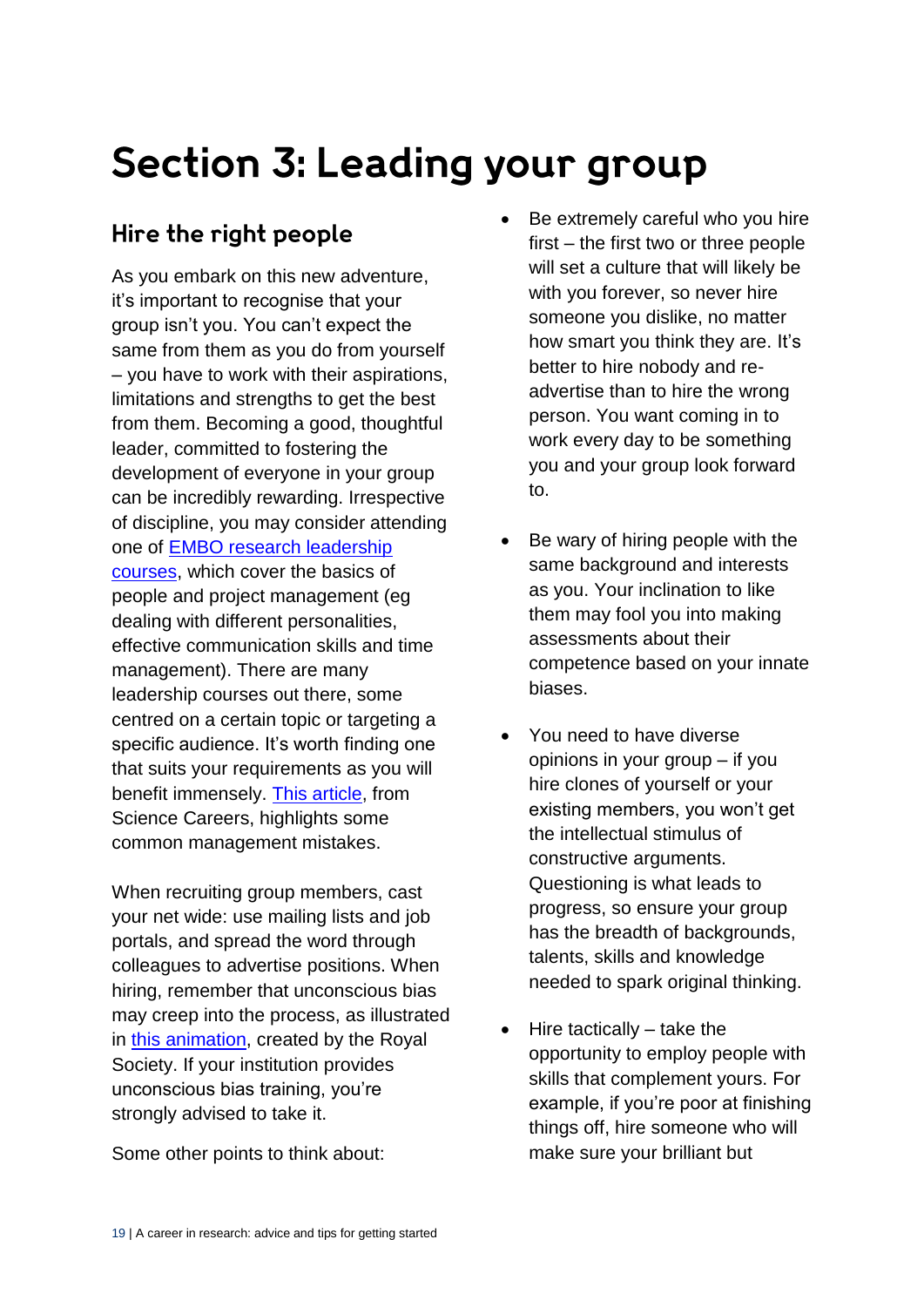slightly messy insights materialise in solid data.

- Get your group to interview candidates too. They may not make the best intellectual assessment but their feedback about social fit will be really useful. Assess how far you can trust their judgment though – it's possible they may not want people they feel intellectually threatened by.
- Organise a panel interview or have senior colleagues (possibly with different expertise) interview your candidates individually – independent insight is invaluable. It's also useful to sit on other interview panels yourself, to get better at evaluating potential employees in a short space of time.
- Check all references carefully. Be aware of the cultural context: the tone and the format of references can be quite different in different countries.
- If possible, pick people who you believe are smarter than you. It's easy to feel intimidated by them, but recognise that, properly managed, they will help your research immensely. However, don't confuse confidence with competence. And remember, the best grades and the highest ambition do not necessarily make the best scientist.
- Watch the balance of the group. There has to be a good balance between experienced researchers and those, such as research students, rotation students and undergraduates, who require more support. One seasoned postdoc and five PhD students may be the cheapest option, but not the most productive if the students take a long time to grow in competence. You need to be aware that the productivity of your senior staff will be affected by how many junior colleagues you assign them to 'babysit'.
- A really good, experienced senior research assistant is like gold dust – although they're hard to get. They will not only be more skilled than most others in your group, but they will be a long-term memory bank, keeping track of reagents, techniques and communal knowledge. They're also useful conduits between you and your junior colleagues, especially as you become more senior – your group will often be franker with the research assistant than with you, allowing you to pick up any problems quickly, so you can fix them sooner.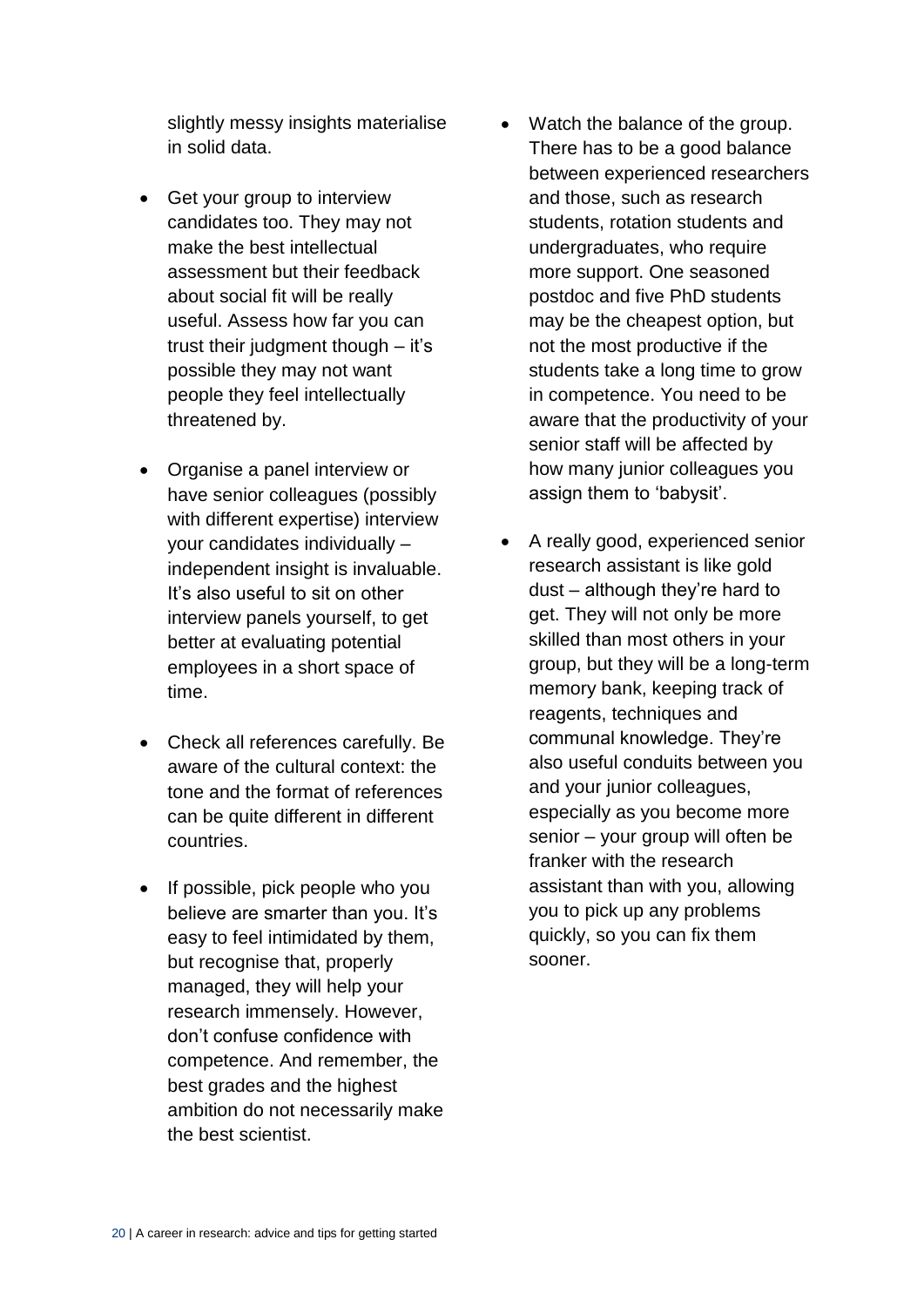Don't get too big too fast. If you're successful early on, you'll inevitably get more people applying to work with you. This is great, as you'll be able to pick from a larger pool of candidates, but there are downsides too. Go for depth of talent rather than strength of numbers – keeping on top of a rapidly growing group while maintaining a high quality of research is extremely difficult if you get carried away and hire some people who aren't up to scratch. And there's a point at which [big groups can become](http://www.sciencemag.org/careers/2015/03/staffing-labs-optimal-productivity)  [counterproductive;](http://www.sciencemag.org/careers/2015/03/staffing-labs-optimal-productivity) your research output will cease to increase significantly if you're unable to supervise your group properly.

### Create a happy, productive group

Your team will work best if they're happy, motivated and share common goals, so aim to create a positive atmosphere where they will want to work hard. Don't use your people as tools; instead, inspire them about the joy of doing research and the excitement of your communal research goals. They'll willingly join you in your quest for results, and you'll probably have a lot of fun along the way.

You don't have to be a bouncy extrovert to be a great leader. There are many ways to be inspirational but, unless you're lucky enough to be a natural, it will take work – and you won't always get it right. However, you'll have time to develop your skills. If it's just you and one other person at the start, it will be easy initially, especially as you're likely

to be roughly the same age. Being a warm, approachable, yet firm leader is a



"Apparently he learned his technique from supervising grad students."

departure from your previous footloose existence in someone else's group. You'll need to strike a balance between encouraging a meritocracy where your research is concerned and being the one in charge. You aren't just a researcher now, you're also a manager, and that's difficult to adapt to. You will need to gain the trust of your group to deal sympathetically and discreetly with their problems and be considerate of their needs (eg flexible working hours, work/life balance). You'll also be the person assessing their performance, sometimes critically, and writing their references.

Creating the right environment for free and frank discussion is now your responsibility. Your new colleagues will be junior to you and, while keen and motivated (if you've hired the right ones!), they may be reluctant to tell you if they believe your ideas are bad or wrong for fear of annoying you; they may also come from cultures where disagreeing with a senior colleague is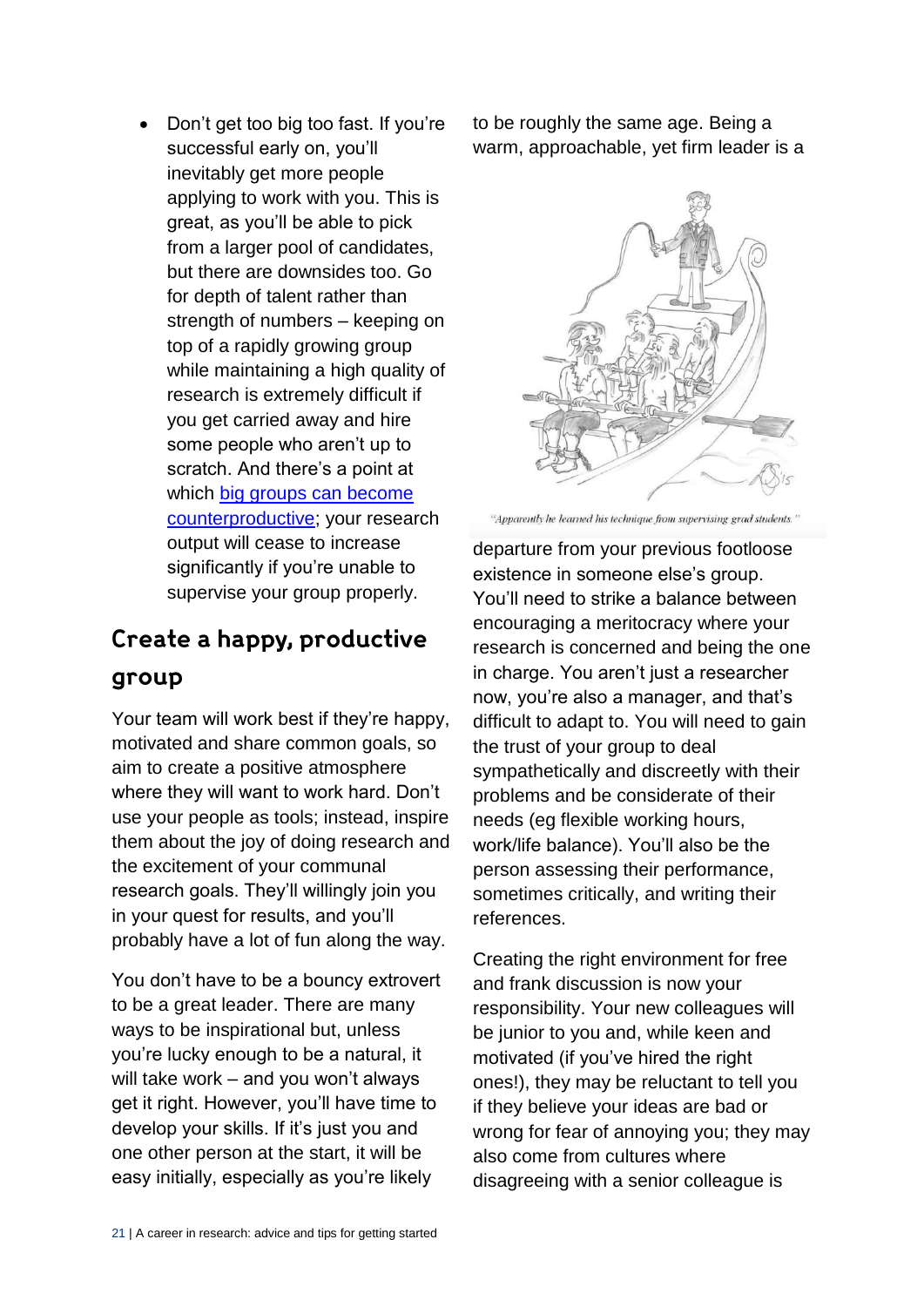frowned upon. If you don't create a culture where everyone feels valued and knows their ideas will be taken seriously, you risk stifling the creativity of your group.

Remember that everyone's opinion is relevant, from the undergraduate doing a rotation project, to you. Someone coming in from outside may have excellent ideas or a totally different viewpoint that sheds new light on a longstanding problem. Everyone holds a different piece of the puzzle, and it's never clear until the puzzle is complete who will be responsible for the last piece fitting into place.

Give everyone space to flourish in the way that best suits their character and you'll get the most from your group. People will have different ways of discussing ideas and reaching conclusions. Don't assume that someone who takes little part in discussions is devoid of insight – some people talk their way to a conclusion, while others think their way there before venturing to speak. Cultural background can also influence how people express themselves.

Be patient with errors, whether practical or intellectual, and make it easy for people to ask questions, however silly they may seem; often, the apparently simple questions get right to the heart of the problem. Don't be afraid to ask a few daft questions yourself – it's a great way to get others to open up. If there really seems to be a fundamental lack of understanding, a useful tip is to ask your colleague to tell you what they think you said. This works in reverse, too: repeat

what you think their point is if you don't quite grasp what they're getting at.

Share some of your own current and past struggles at work. Being open about failures will encourage others to be forthcoming about their problems and mistakes. Solutions can be found quicker. And there is less pressure to produce 'perfect' results or misrepresenting the data.

You'll probably have to adapt your style to interact effectively with everyone. If you're an extrovert, you may have to tone it down with some people, especially if you have a taste for heated debate. If you're an introvert, you may have to become a little more forthcoming so your group feels that you're paying attention to them.

Obviously, there should be no favouritism. Try to give everyone the attention they need. This is especially important if some projects are more successful than others. Take the energy and excitement you gain from the projects that are working and feed that through to the people who are struggling.

Finally, think before you speak – throwaway remarks are taken far more seriously when you are the boss.

### Meeting your responsibilities to your team

It's important to recognise that as you progress in your career, while your primary aim is to do great research and get established, your role will increasingly be to train junior people. It's your duty to look after your research team and ensure they have the best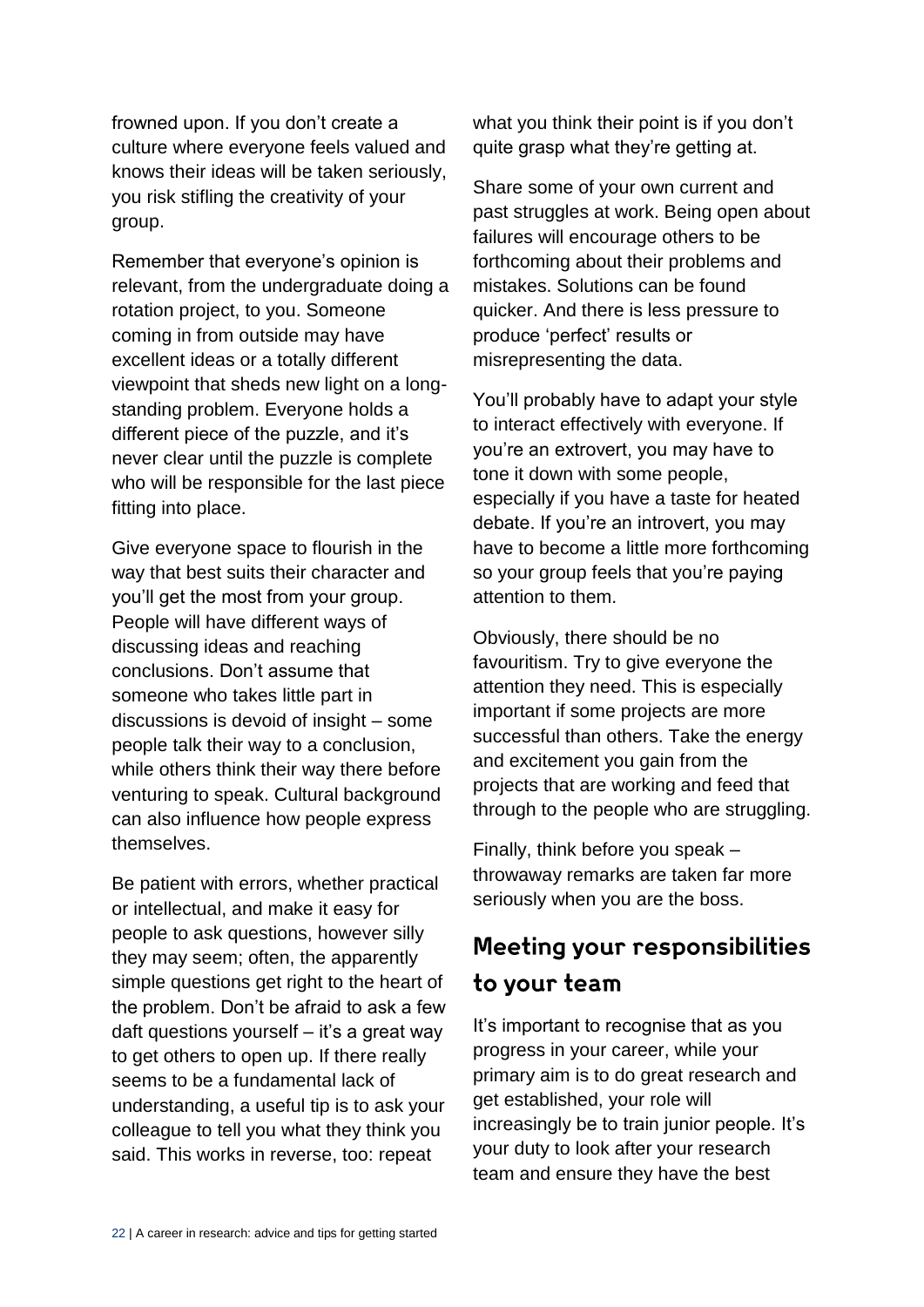possible opportunities and advantages. This is your time to pay back the support and mentorship that you received early on from your bosses and mentors.

Your obligations towards your group members will differ depending on their positions. You should ensure that you fulfil your management responsibilities to each person and also take these into account when designing and distributing research projects (re timeframe, feasibility, potential backups). For example, the role of a PhD supervisor is clearly defined, and there are distinct milestones that your student will have to pass. Your obligations to other staff will almost certainly include regularly supporting their progress and professional development.

#### Be appreciative

When you describe to business people how researchers get rewarded, they're astonished at the degree of selfmotivation required and how thankless a task research can be. It's rare to hear someone being publicly praised or thanked.

Rather than just picking holes in their data, thank your team members whenever they do a good job: look for positives and praise your people to others, especially those whose opinions matter. Praise leads to confidence, which leads to harder working, which leads to more results – so it's a good idea on all fronts. And remember, your research relies on a solid foundation of administrators, project managers and technical staff – don't forget to include them in your 'thanking list'.

#### **Foster community spirit**

- Team meetings are important make sure there are regular times for the whole group to get together.
- Small gestures can go a long way – bringing in a cake for no apparent reason is a simple way to boost everyone's morale.
- Team celebrations are important – make sure there are opportunities to have fun together, doing things that everyone can join in; going to the pub shouldn't always be your top choice.
- Create a group structure that encourages cooperation and trust between members.
- Never set people up to compete against each other on the same project – but do get them to collaborate on related aspects. As well as speeding progress, this will give you an extra eye on the project.
- Distribute chores equally between all team members, including you.

#### **Encourage independence**

In an ideal world, when you are unavoidably absent, your group should continue to work like a well-oiled machine, and be open to taking the initiative when appropriate. While some of this comes down to having good people and well-planned projects, an environment where everyone feels able to voice their opinions, without fear of being belittled, and where independence is encouraged and nurtured, is invaluable.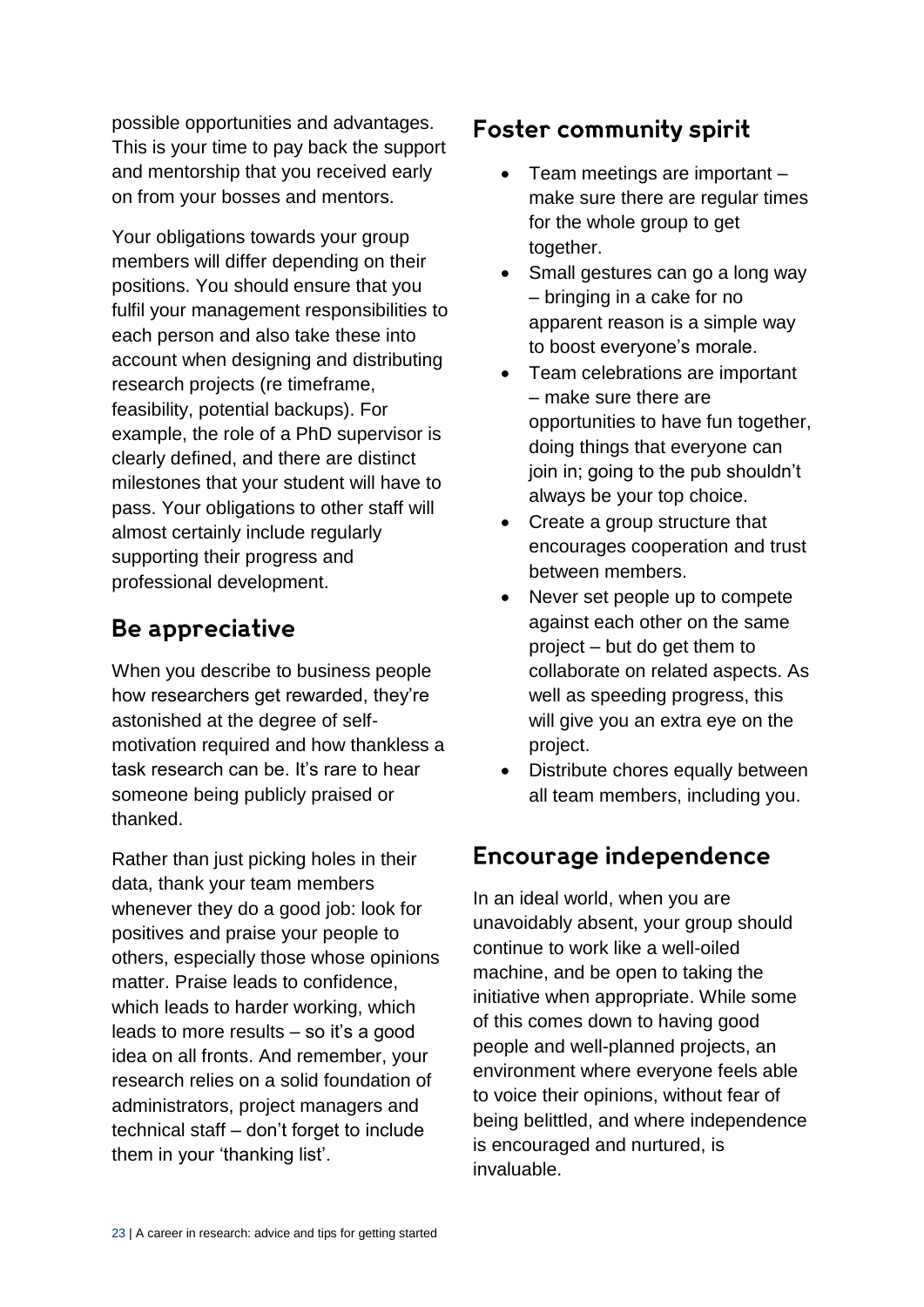#### Delegate

Besides doing experiments and learning to be intellectually rigorous, there are many things your group members must learn to become successful researchers: running a project, writing papers and grant proposals, reviewing papers, giving talks, sitting on committees – the list is long.

It's rare that someone will be immediately able to do all of these to your satisfaction, and it's tempting to just do them yourself, but it's worth learning to delegate, as it relieves you of some of the daily grind, and shows that you value and trust your team. If you give good feedback (identify positives, find the areas of improvement, be concise, concrete and constructive in your suggestions) you should see improvement. At the same time, make sure to ask for feedback on your supervision to improve yourself.

When starting out as a group leader, you may be reluctant to delegate for fear of losing power or control. However, part of becoming an independent researcher is learning that assigning responsibility does not lessen your role, but rather gives you the capacity to handle greater responsibility. In addition, delegating serves to empower and motivate the people who work for you.

In deciding whether there is something you could delegate, ask yourself these questions: What am I doing now that I'd like to see someone else do? Is there a person in my group who is capable of handling and willing to take on a new responsibility? What could I do if I had more free time?

Once you've decided to delegate a given task:

- Be sure you delegate the necessary authority with the responsibility.
- Give clear directions and make sure they are understood; keep two-way communication channels open.
- Clearly define the responsibilities assigned to each team member and make this information known to everyone in the team.
- Follow up to make sure the job is being done, but don't start interfering. It may not be done in your style, but does it matter?
- Distribute responsibilities fairly.
- Be sure to back your delegate if their authority is called into question.

After the first few years, when you should take every opportunity to give talks about your work, you should begin to give your senior postdocs and graduate students the chance to give talks in your stead.

#### Be a good mentor

You're now in a position to mentor and sponsor other people, which is exciting and gratifying, but a huge responsibility. You can of course learn a lot from your own mentors, both in what they're good at and what they lack. Nature's [Guide for](http://www.nature.com/nature/journal/v447/n7146/full/447791a.html)  [Mentors](http://www.nature.com/nature/journal/v447/n7146/full/447791a.html) offers very useful pointers to set you on your way. Mentoring can take a great deal of time though, so be selective – don't spread yourself too thinly, and try to pick the people who will benefit most.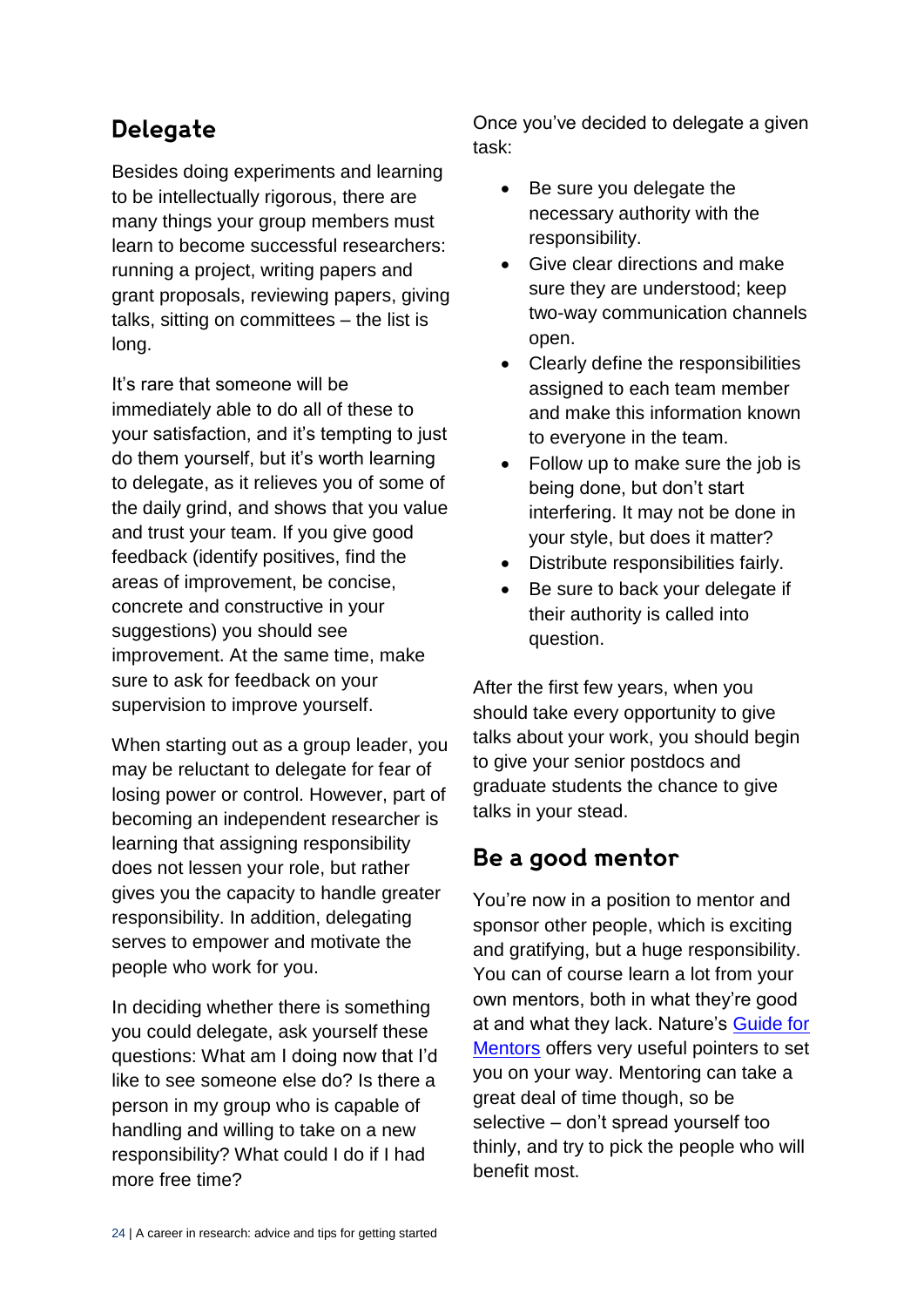#### Help your team get the best jobs they can

One of the metrics for judging the success of you and your group is where your people go next. Ensure your junior colleagues are properly prepared for their job search. Check their CVs, read and criticise (but do not write for them) any written applications (including grant proposals), and make sure their presentation skills and proposed talk are of a high standard. Run mock interviews, recruiting other colleagues if necessary to stand in for a job or grants panel. Supporting your team members' future career will help your group to gain a reputation of being a good place to work and hence increase your own ability to attract the best people to work for you.

See [this article](https://www.nature.com/naturejobs/science/articles/10.1038/nj7353-667a) by NatureJobs about helping your group get jobs; and read this HHMI booklet on something that's crucial, yet rarely taught: [how to write a](https://www.hhmi.org/sites/default/files/Educational%20Materials/Lab%20Management/letter.pdf)  [letter of recommendation.](https://www.hhmi.org/sites/default/files/Educational%20Materials/Lab%20Management/letter.pdf)

**But** 

You must be brave enough to tell someone if they're not on a trajectory to succeed. They may ignore you, but it needs to be said. It's kinder all round to tell someone you believe they're not going to make it as a researcher – they'll have the chance to switch career at an early point, and your reputation for looking after your team will be enhanced.

#### Dealing with difficult situations

Inevitably, problems will crop up in your group that you have to deal with.

Examples include poor performance, illness (both mental and physical), disputes over authorship or ownership of results, bullying and harassment, and even sabotage.

As a general rule, communication is the key and it's better to address problems early on. Here are some suggestions on [how to handle difficult conversations,](https://hbr.org/2017/05/how-to-have-difficult-conversations-when-you-dont-like-conflict) by Harvard Business Review. Remember that whatever problem you face, it's likely that someone has dealt with it before. Don't be afraid to ask other people what they would do – your mentors, colleagues, former bosses, or anyone you can trust and confide in. Talk to them before consulting your institution's HR department.

Your institution will have procedures in place to deal with many or all of the problems you may encounter, and you should familiarise yourself with who to seek advice from. For mental illness, Mental Health First Aid England has [this](http://www.ncl.ac.uk/hr/assets/documents/mhfa_line_managers_resource1_update_oct_13_jes.pdf) [useful resource](http://www.ncl.ac.uk/hr/assets/documents/mhfa_line_managers_resource1_update_oct_13_jes.pdf) for managers.

It is also vital to be aware of your own behaviour and open to receiving feedback on it  $-$  you may be disconcerted to discover that some of your actions have been construed as harassment or bullying. Look at [this](https://www.forbes.com/forbes/welcome/?toURL=https%3A//www.forbes.com/pictures/lml45ijii/12-signs-you-might-be-a-bully/&refURL=https%3A//www.google.co.uk/&referrer=https%3A//www.google.co.uk/)  [resource in Forbes magazine](https://www.forbes.com/forbes/welcome/?toURL=https%3A//www.forbes.com/pictures/lml45ijii/12-signs-you-might-be-a-bully/&refURL=https%3A//www.google.co.uk/&referrer=https%3A//www.google.co.uk/) if you're worried you may be turning into a bully. If you are, and you can't get out of the habit by monitoring yourself, seek counselling: chronic bullying behaviour often has deep-seated causes that you may need help to untangle and fix.

#### Research misconduct

This is defined by the US Office of Scientific Integrity as fabrication,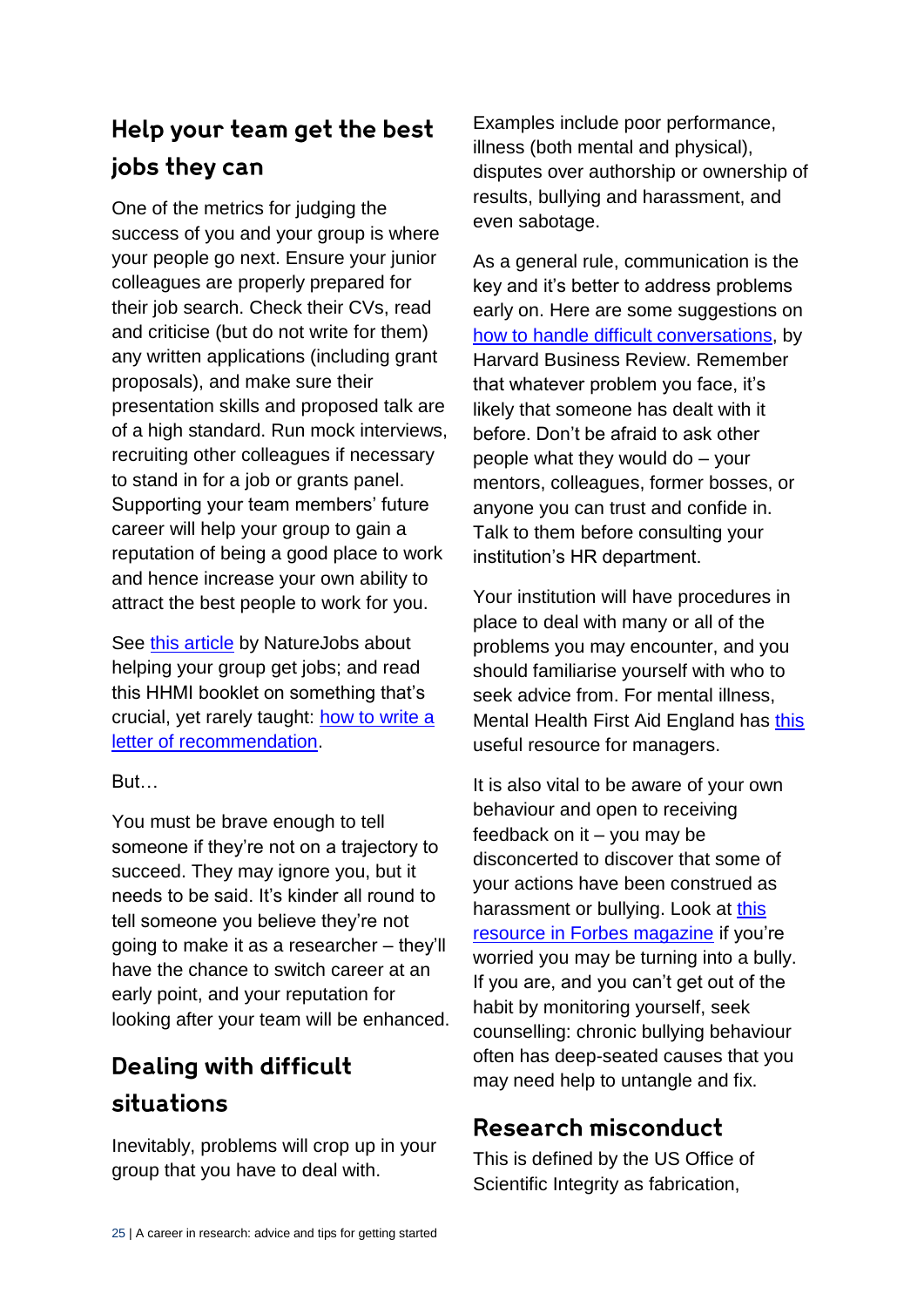falsification or plagiarism in proposing, performing or reviewing research, or in reporting research results.

- Fabrication is making up data or results and recording or reporting them.
- Falsification is manipulating research materials, equipment or processes, or changing or omitting data or results such that the research is not accurately represented in the research record.
- Plagiarism is the appropriation of another person's ideas, processes, results or words without giving appropriate credit.
- Research misconduct does not include honest error or differences of opinion.

As a lead investigator on your projects, it is your responsibility to identify and prevent misconduct. Improperly conducted research damages your reputation in your local research community and if propagated through your publications may detrimentally affect your research field. Try to:

- make sure everyone understands what constitutes fraud and plagiarism
- foster an environment where it is okay for people to admit their mistakes
- never pressurise people by saying that getting a particular result is vital
- if possible, stay close enough to the raw data that you are able to assess whether undue manipulation has occurred
- understand statistical methodology well enough to be able to challenge your group on their use of it
- be on the alert for potential fraud; there are some classic red flags, as described in [this article.](http://www.the-scientist.com/?articles.view/articleNo/44582/title/Scientific-Misconduct--Red-Flags/)

If you're unfortunate enough to have a case of fraud or plagiarism in your group, be as open as possible about it. While your reputation may suffer some shortterm damage, honesty is the best policy. Your institute will have a policy in place for dealing with suspected fraud, and Wellcome's own policy for researchers can be found [here.](https://wellcome.ac.uk/funding/managing-grant/research-misconduct) If the work has already been published, journals have guidelines on retraction that follow those cited [here.](https://publicationethics.org/files/retraction%20guidelines_0.pdf)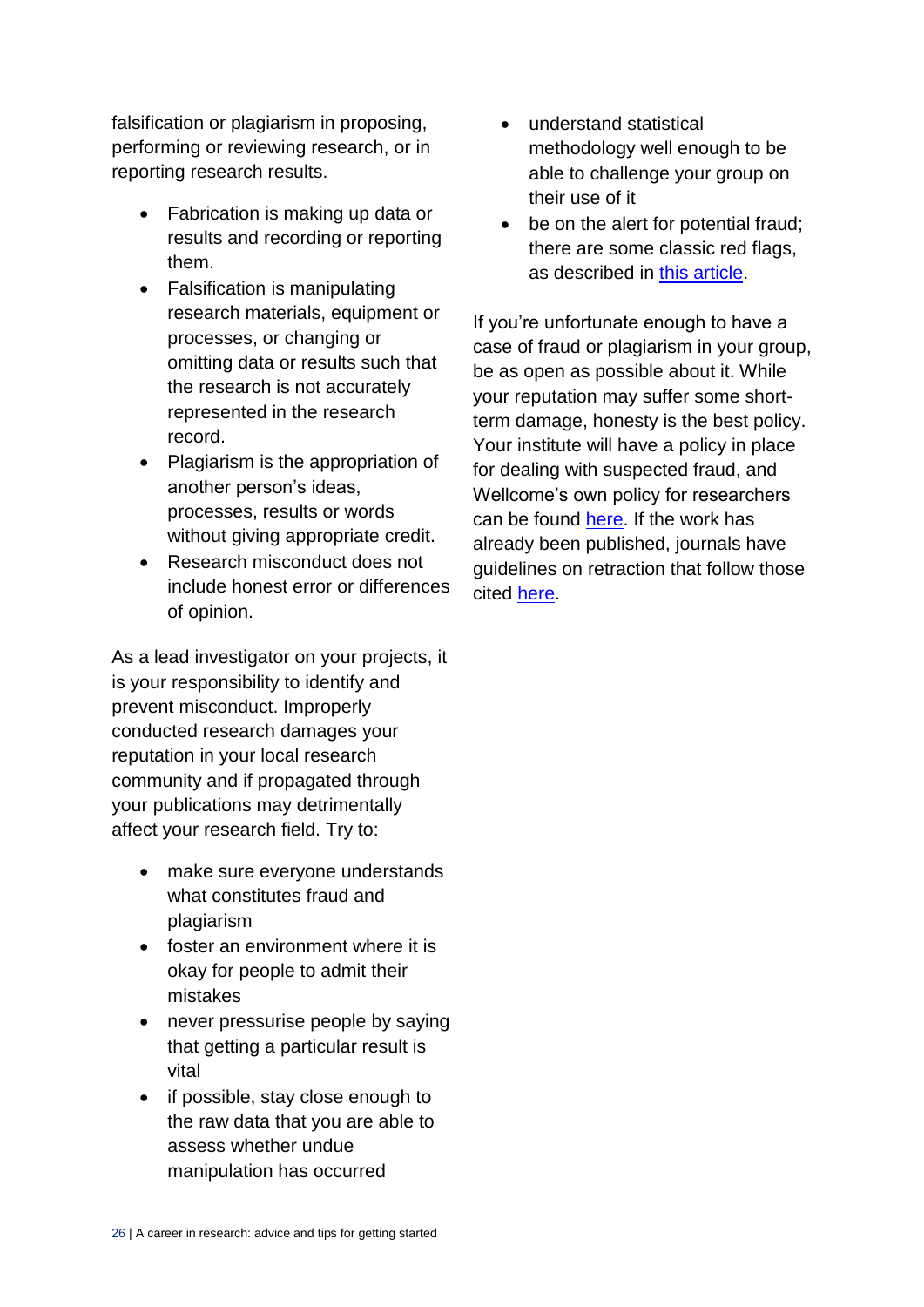## Section 4: Building your reputation at **vour institution**

#### Who's who at work?

Get to know the structure and hierarchy of your workplace. Find out who's important and who you need to meet and arrange meetings with them. As importantly, find colleagues with similar scientific interests to yours – they're your best resource for news, advice, discussion and collaboration.

#### Career advancement

Know what your next steps are and how to take them. For example, you may need to have experience of:

- teaching
- serving on committees
- contributing to strategic planning
- public engagement
- policy
- service to the scientific community.

#### Choose your extra activities wisely

As mentioned under 'Time management', don't fall into the trap of sitting on too many 'housekeeping' committees or being foisted with roles presented as being 'appropriate' for your interests. Be a good citizen, but remember that getting a reputation for taking on the dull, worthy jobs nobody

else wants to do will not help your image as a cutting-edge researcher.

#### Internal committees

Be judicious in your choice of assignments. Some committees, especially those that review individual research protocols or applications, are very labour-intensive. Others may deal with politically sensitive matters that may be difficult for a new group leader. For example, you might not want to be on a curriculum committee if a controversial restructuring is under way and your department has a stake in the outcome; such an assignment would be best left to a more senior colleague. Other committees may deal with matters irrelevant to your concerns as a researcher. So, before you accept a committee assignment, ask for a detailed description of what will be expected of you in terms of time commitment and the nature of the decisions to be made. Committees should also have written terms of reference to which you can refer. Many committees do give a decent return on your time. Serving on a search committee may give you a voice in deciding who a new colleague will be and thereby also influence the general research agenda of your institution. You might also want to be on a committee that puts together a seminar programme or scientific meeting. This will give you a chance to invite your former colleagues,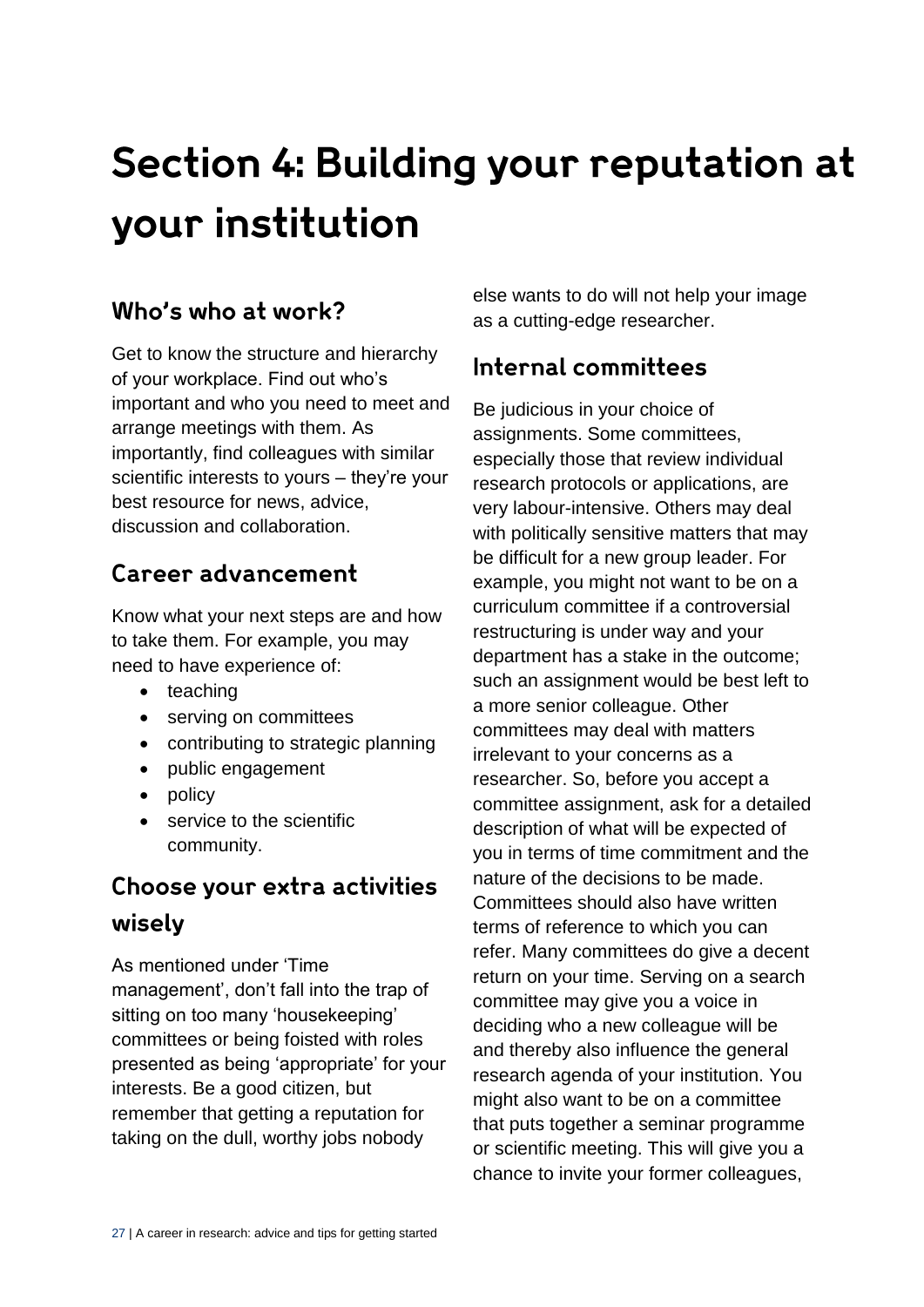leaders in your field, and new people with whom you may want to network. Working on an admissions committee for graduate students might be worthwhile because it will introduce you to graduate students who could work in your lab. Participating in specific facility committees (eg animal facilities, protein purification) can be useful if you depend heavily on their services for your work.

A good strategy is to try to get on committees where your expertise will be useful but you will not be overburdened. Ask your department chair and mentors for advice on balancing committee work with your other obligations.

#### Scientific citizenship

You must demonstrate that you are willing to work for the betterment of the university, your profession and the public at large. Service on departmental and other campus committees, research ethics boards, editorial boards of journals and grants committees shows your willingness to assume your share of responsibility. Invitations to sit on editorial boards and grants committees also demonstrate academic recognition outside your institution. Work for professional associations and as a consultant to government and industry also counts, although you'll need to check your institution's guidelines on conflicts of interest and allowable days spent on other work.

#### **Patient and public** engagement

Public engagement can be split into two varieties: either essential for your

research (such as recruiting patients for clinical trials and cohorts) or fulfilling your obligations as a good research citizen. If you're unclear about the former, seek expert guidance from the appropriate bodies in your field and your institution's ethics and procedural committees.

The latter form of engagement is increasingly a requirement for receiving funding, but is valuable and necessary in itself. After all, if you're in research for the long game, it makes sense to interest and educate the public, perhaps including a future star researcher (or government minister in charge of the research budget) about your discipline. However, as in everything that does not directly benefit your research, you need to be careful what you choose to do. If possible, try to ensure that it suits your character – not everyone is happy dancing on stage at a telethon dressed as a duck, for example. Fortunately, the definition of public engagement is broad, and you and your group will be able to find the niche in which you are happiest.

The list of activities that count as public engagement includes: working at festivals, museums, galleries, science centres and other cultural venues; involving the public in the development of research and in research itself; presenting to and writing for the public; and working with young people, either broadly, or individually in mentoring schemes. Your funder and/or institution will almost certainly have wellestablished public engagement programmes, but for further advice and tips, see the National Co-ordinating Centre for Public Engagement [website.](https://www.publicengagement.ac.uk/)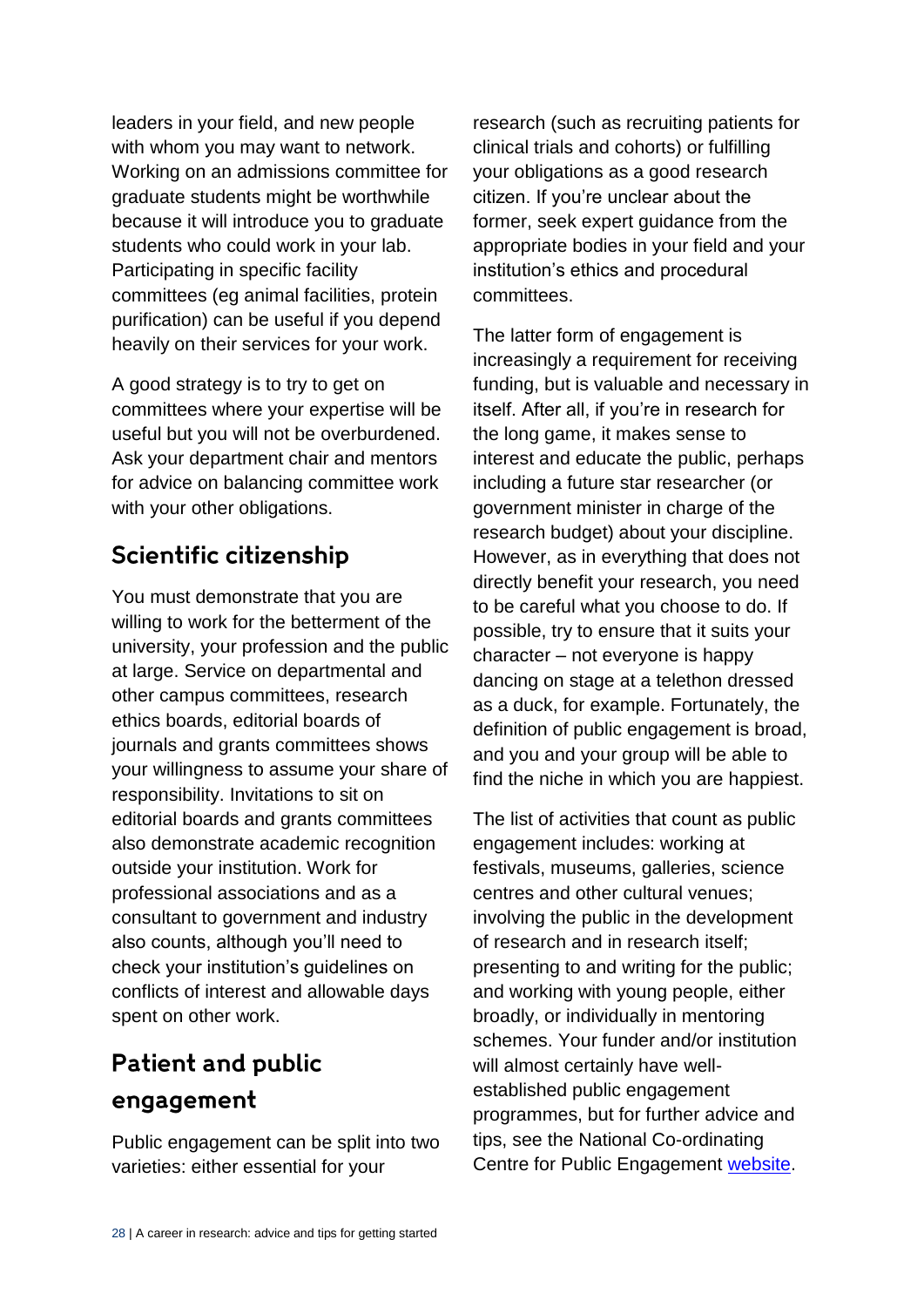## Section 5: Building your reputation in your field

While you won't get far unless you're a good and innovative researcher, there's more to a successful career than doing great work. Many early career researchers fail to recognise that becoming a visible and valued member of the research community is also important. Even the world's most brilliant researcher has to work out how to smooth the path to getting their work recognised. Good work needs to be noticed – and you need to help that happen.

To stand out from the crowd, you must first do excellent science, but also build relationships with other researchers, funders and journals and, depending on the field, perhaps with policy makers, patient advocates and the media. In other words, you need to become an effective networker.

In addition to getting your name out there, networking will allow you to keep up with what's going on. When you're starting out, you can no longer rely on the prestige and visibility of your former boss or institution to open doors and gather research intelligence; it's up to you to keep the channels open to the outside, rather than turning inwards and focusing on your lab. If you don't, you'll miss new advances and/or become solidified and mediocre in your thinking.

#### How to be a good networker

Even in these days of mass social media use, the best way to network is face-toface, as this quote illustrates:

> *"Even in very large communities, such as the biomedical research community documented by MEDLINE, it takes an average of only about six steps to reach a randomly chosen researcher from any other, of the more than one million who have published. We conjecture that this has a profound effect on the way the scientific community operates… it is probably safe to say that the majority of scientific communication still takes place by private conversation... allowing …news of important discoveries and scientific information to reach most members of the network via such private conversations."*

From MEJ Newman (2001) Proc Natl Acad Sci USA 98:404-409

#### **Building a network**

- Start early often, many of the people you meet as a PhD student and postdoc will be around for your whole career.
- Everyone is a potential link to someone else, from the newest member of the media kitchen to the head of department, so be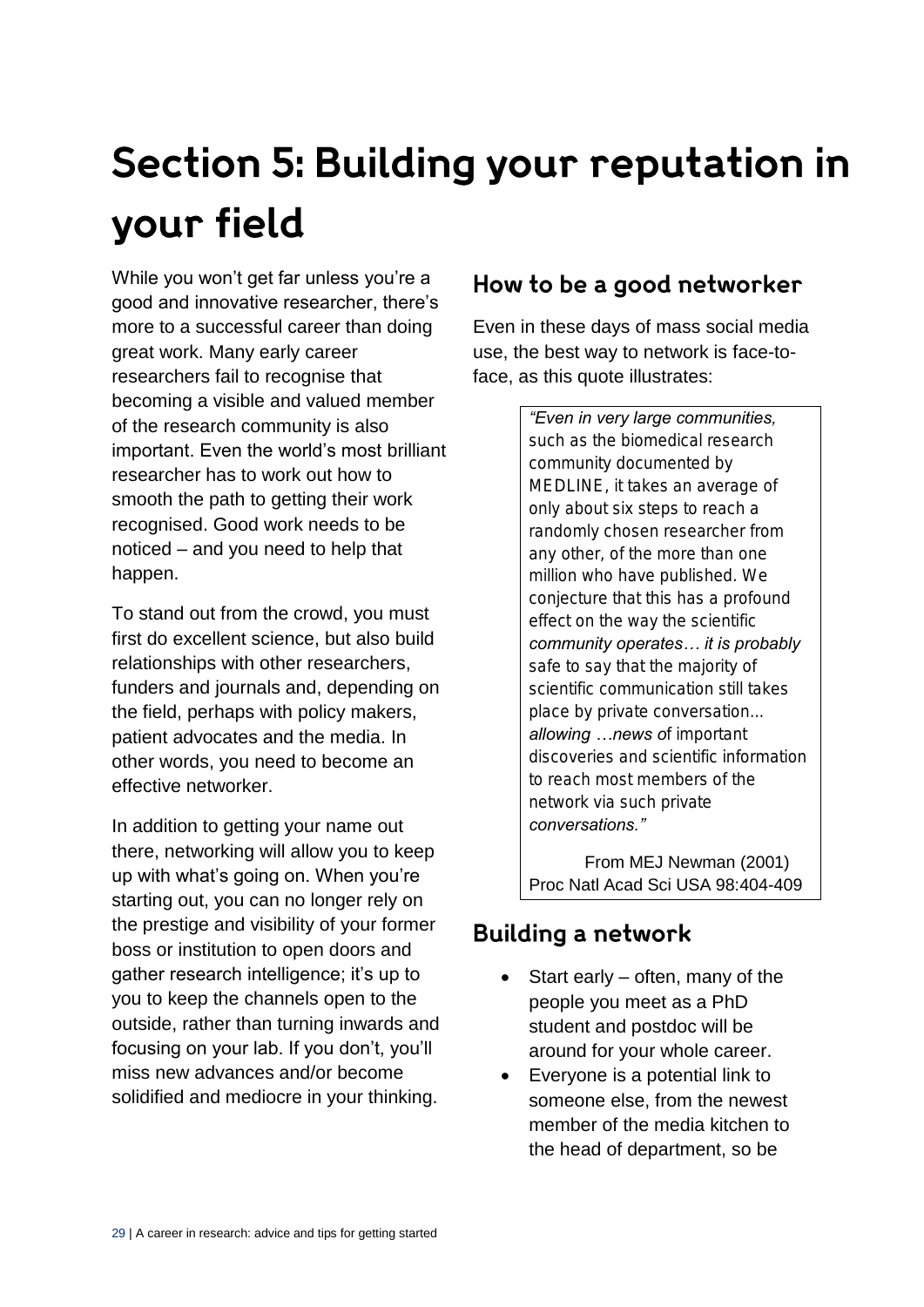omnivorous. It pays to befriend a lot of people.

- You are who you know. As in life, there are never more than six degrees of separation between you and the researcher you wish to meet.
- You have to give in order to get, but give without expecting to get back.
- Always share your networks then people will start to come to you as a network connector.
- If you help someone in your network, word will get out, and everyone in your network is more likely to help you.
- Don't forget to thank the people who help you.
- Be in lots of groups, or if that's too much for your personality type, be friends with a major networker.
- Lasting connections and sustainable networks can only occur when based on making deals or liking each other. Begging or stealing doesn't work.

#### **Connecting with specific** people

How do you get to meet that important person in your field? You need to prepare the ground by doing as many of the items on this list as necessary. A multi-pronged approach is better than a series of single actions.

- If you need to approach them without an introduction, read this [article](http://www.sciencemag.org/careers/2016/09/networking-dr-god) for some handy tips.
- Ask a mutual acquaintance to introduce you.
- Do something useful for the person, so they can build trust in you.
- Make sure you're on the programme for visiting seminar speakers you want to meet.
- Invite the person to give a talk. If you think they'll be reluctant, enlist the PhD students to talk to them – few people shirk their responsibilities for talking to younger researchers.
- Do your homework before conferences – who do you want to meet and how will you get to them? Set up a meeting by emailing in advance (or getting a mutual acquaintance to do so for you), if possible.
- If you'd like to ask for something, make sure it's a sensible, concrete request that makes it as easy as possible for the person to help you. Ask for specifics, not generalisations – eg rather than *"Do you know someone who can help me with my project?", say "I need to learn about single-cell metabolomics – can you put me in touch with Dr X?"*
- Organise a conference or a panel and invite everyone you want to meet.

The Science Research Careers website has many [useful articles](http://www.sciencemag.org/careers/2004/03/network-your-way-work-index-articles) about effective networking; most of the bullet points above are distilled from those. To find out how to get most out of attending conferences from [here.](http://www.sciencemag.org/careers/2017/05/how-get-most-out-attending-conferences)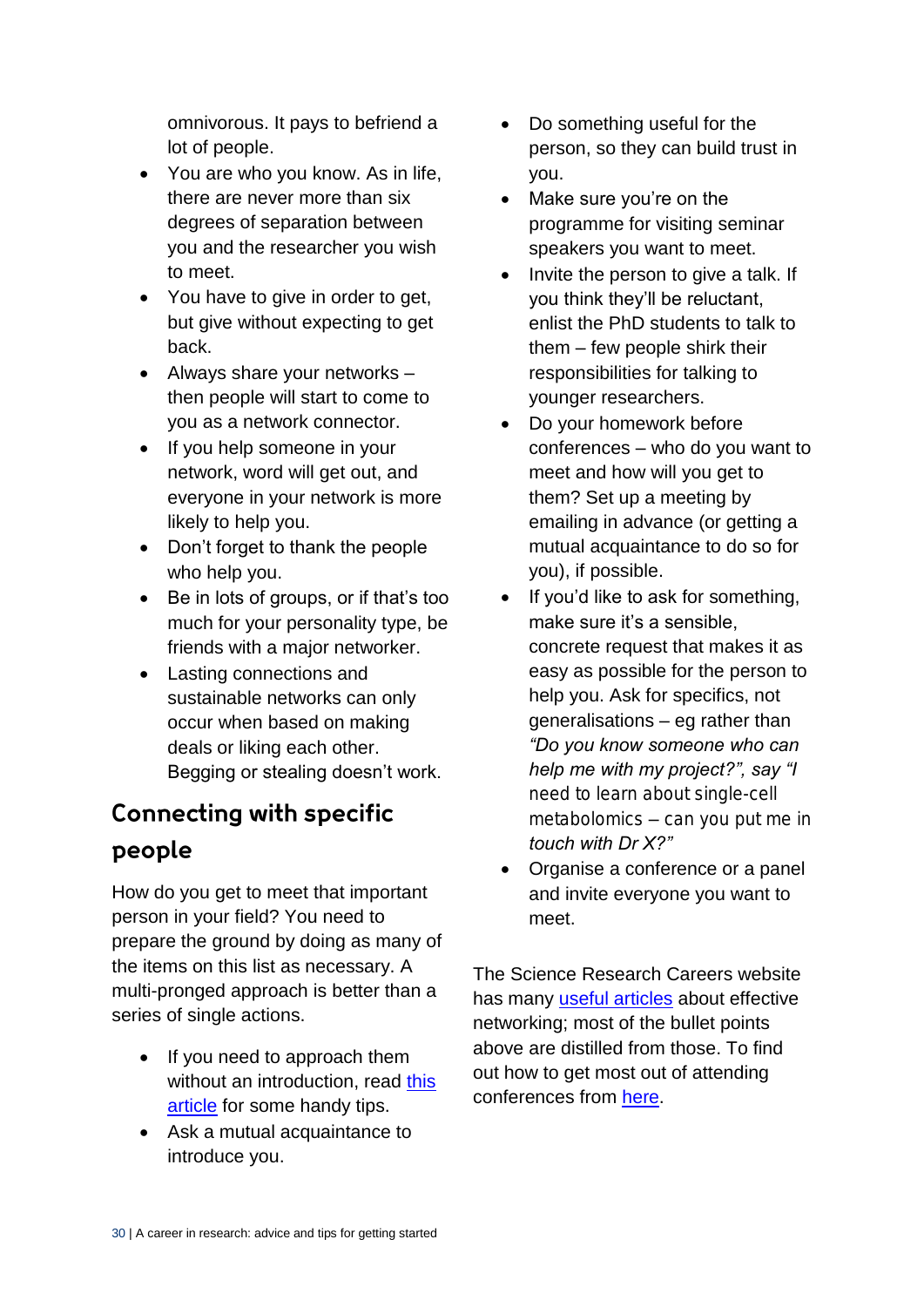#### How to be a great collaborator

Collaboration is becoming increasingly important for scientific research, both within and beyond usual disciplinary boundaries. This makes it all the more important not to simply fall into collaborations, but to act judiciously so you have the best chance of using them as powerful ways of extending, building and sharing expertise, methods and ideas.

Collaborations may be short-term – when you need some specific expertise to finish a paper, but they can also last for years. At their best, collaborations can totally transform how you and your collaborators think about a research problem and reward you with an intellectually stimulating scientific support network for years to come. But if not tended carefully, collaborations can also be interpersonally exhausting and deflating. Any collaboration will involve an element of risk – so even if you don't know exactly where you're headed at the start, it's worth keeping in mind what you are hoping to gain from it. Is it help with methods you're unfamiliar with; access to communities and networks; the possibility of success with certain grants or funders (many funding bodies have specific streams to promote collaborations), or the challenge of working up new paradigms and approaches?

Good collaborations often begin serendipitously, so think about places and situations that offer the chance of meeting potential collaborators. Look out for residential workshops or 'sandpit'

sessions: funders and professional bodies are increasingly bringing together people with different sets of expertise, in attempts to ignite collaborations. You don't need to jump into making commitments; choosing your potential collaborators often demands spending more than a day with them. Making contact with colleagues at your new place of work can also open new directions in your research – and over weeks and months, initial ideas and possibilities can germinate into a collaboration. Often collaborations are easier and more compelling if there aren't huge differences in seniority or power, as this will allow each participant room to manoeuvre and to take a certain level of risk.

Collaborations can be both exciting and frustrating– you might not realise how different conventions are in different subfields, let alone different disciplines. These different disciplinary conventions and practices can end up scuppering collaborations that set out with the most cordial intentions. It's therefore worth continually checking in with your collaborators to try to ensure things are going smoothly. Collaborations will necessarily demand a loss of total control – be honest with yourself about where your limits lie, and be ready to communicate these to your collaborators.

[Working Knowledge](http://www.workingknowledgeps.com/?page_id=223) is a useful resource for interdisciplinary collaborations (funded by Wellcome Trust), and there is also a [Nature special](http://www.nature.com/news/interdisciplinarity-1.18295) issue on this topic. For an excellent and entertaining introduction to the art of collaboration,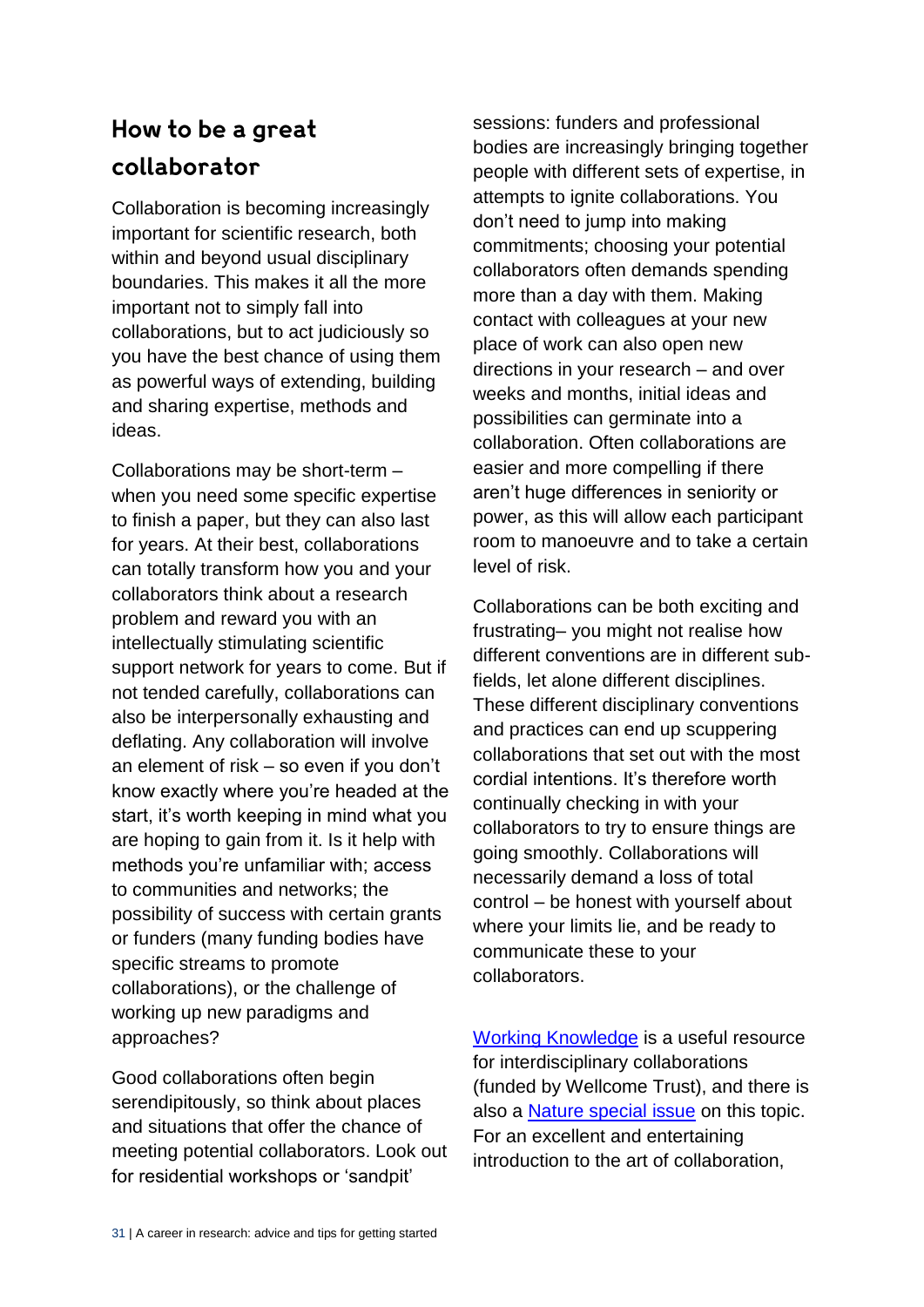see [Rethinking Interdisciplinarity across](https://link.springer.com/book/10.1057%2F9781137407962)  [the Social Sciences and Neurosciences,](https://link.springer.com/book/10.1057%2F9781137407962) by Felicity Callard and Des Fitzgerald.

#### Interactions with industry

If your research is of a more translational nature you may want to look into possibilities of collaborating with the pharmaceutical industry. In addition to the possibility of eventually commercialising your findings, the benefits include sharing research expertise and access to potential new tools and resources. Alternatively, you could be approached by the industry to consult for them. The direction of the initial interaction will set the tone for the future collaboration.

As a general rule, the company makes the first contact to be advised on a specific issue in your area of expertise, with a definite output and defined timeframe in mind. Conversely, if you're the initiator (eg through investigator initiated trials and studies programmes, or through strategic partnership your institution may have in place), you're likely to have more influence on the scope of the developing project. As always, good communication and clearly set out rules are critical for the success of the potential joint endeavour.

Once the interest in collaboration or consultancy has been established, contact your institution's Technology Transfer Office (TTO). It is there to prepare the paperwork and has all the necessary expertise and experience to facilitate the process. This includes everything from managing the specifics of the intellectual property ownership

and patenting to clarifying the conditions for presenting and publishing your findings (contrary to general belief, companies are not universally against this!) and confidentiality agreements, as well institutional limitations concerning your time commitments. It's best to let the TTO handle the technicalities of the negotiation and iron out any contractual inconsistencies. Using the TTO as an intermediary will also help to maintain your good relationship with the company, and allows you to stay focused on your science. For additional suggestions on collaborating with industry see this [guide.](http://www.bath.ac.uk/marketing/public-engagement/assets/Guide_to_engaging_with_industry_FINAL.pdf)

#### Get your papers published

Ultimately you want to report your findings, most often in the form of a research paper. Publishing in prestigious venues certainly helps, but in the end it's the consistent high-quality research output what makes your mark in science. Funding and hiring committees are strongly encouraged to focus on the content and significance of candidates' research, and not on the impact factor of the journals where their work is published. It may be tempting to wait for the 'big' story to go for one of the more glamorous journals, but bear in mind that unless you're extremely lucky, bigger stories can take longer to compile and you may risk getting scooped in the process. Unfortunately, the practice of aiming only for very prestigious journals and completely refraining from publishing unless the journal is of a certain status is not uncommon – but it is highly unethical! It is wasteful of research funding and of people's work and can be detrimental to their future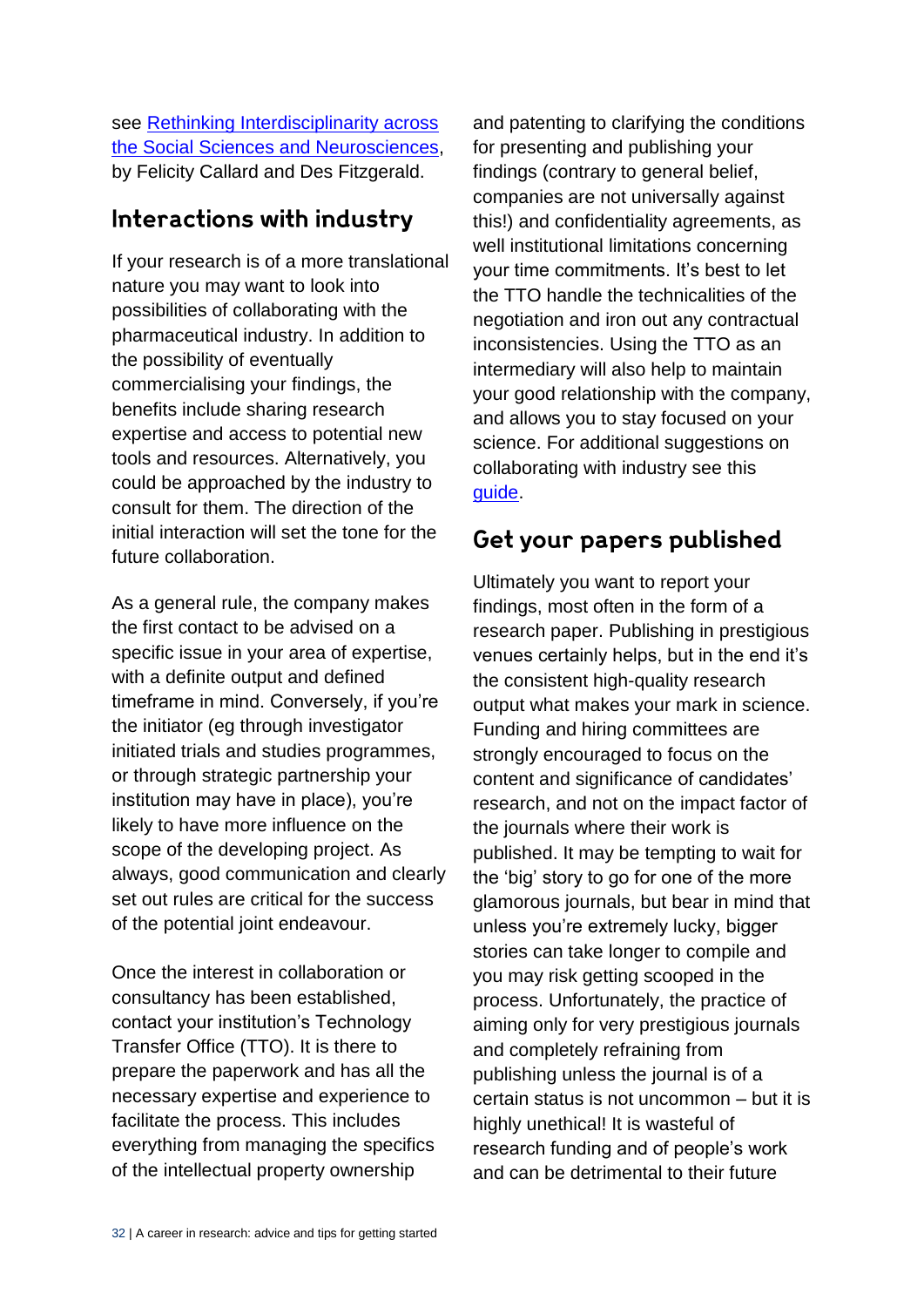career. Be a good citizen and aim to publish all your findings. All solid data, including negative results, take science forward and deserve to be made public.

You're likely to want to publish your work in different types of journals. It is important to be aware that the nature of publishing is changing, with a switch in the biological sciences towards nontraditional preprint servers such as [BioRxiv,](http://www.biorxiv.org/) and open access publishers such as [Wellcome Open Research](https://wellcomeopenresearch.org/about) and [F1000Research.](https://f1000research.com/) More and more [journals](https://en.wikipedia.org/wiki/List_of_academic_journals_by_preprint_policy) acknowledge preprints and most [funders](http://asapbio.org/funder-policies) take research published in these venues into account as a valid research output, so it's well worth considering publishing your findings in this format.

Before you submit, it is a good idea to present your work at scientific meetings, to get feedback on your results and understand if your study is ready for publishing, establish your intellectual ownership of these particular findings, identify potential shortcomings of your study, and find inspiration for new experiments to take your project forward. This is also the way to evaluate which audience (research fields, journals) is most excited about your science and thereby helps you choose the most appropriate outlet, that's potentially interested in your research question, model system, and experimental approach, for submitting your manuscript.

Of course, before you submit a paper anywhere, it should be impeccably written and presented. Writing a good paper is similar to writing a good grant application: it has to be concise and deliver your message clearly. Make sure your paper has been thoroughly read and frankly critiqued by people you trust to do a good job. Grammatical errors, typos and bad figure design and layout are annoying, detract from the scientific content, and will bias reviewers against you.

Once you've done your homework, prepared a manuscript and decided on submitting to a specific journal, it pays to drop the editor an email before you send a pre-submission enquiry – to briefly describe your work in enthusiastic, eyecatching terms, and ask them whether you can have a chat or if they would be interested in reading the full manuscript. Choose an editor who's been recommended or is known to be interested in your line of research, if you can.

#### If your paper is rejected

When your paper gets rejected, take a deep breath, step back, and read the rejection letter carefully. It may be, that despite your best efforts the editor doesn't consider your paper to fit the scope of their journal, and in that case it may prove difficult to convince them otherwise. If the paper has gone through a review process, it's important to know that a rejection does not necessarily mean no, unless substantial technical flaws have been identified. Some editors may reject a paper they're uncertain about, and then see what the authors have to say. So the golden rule is to take some time to calmly and thoroughly study the rejection letter and, if you think the reviews are not justified, get in touch with the journal.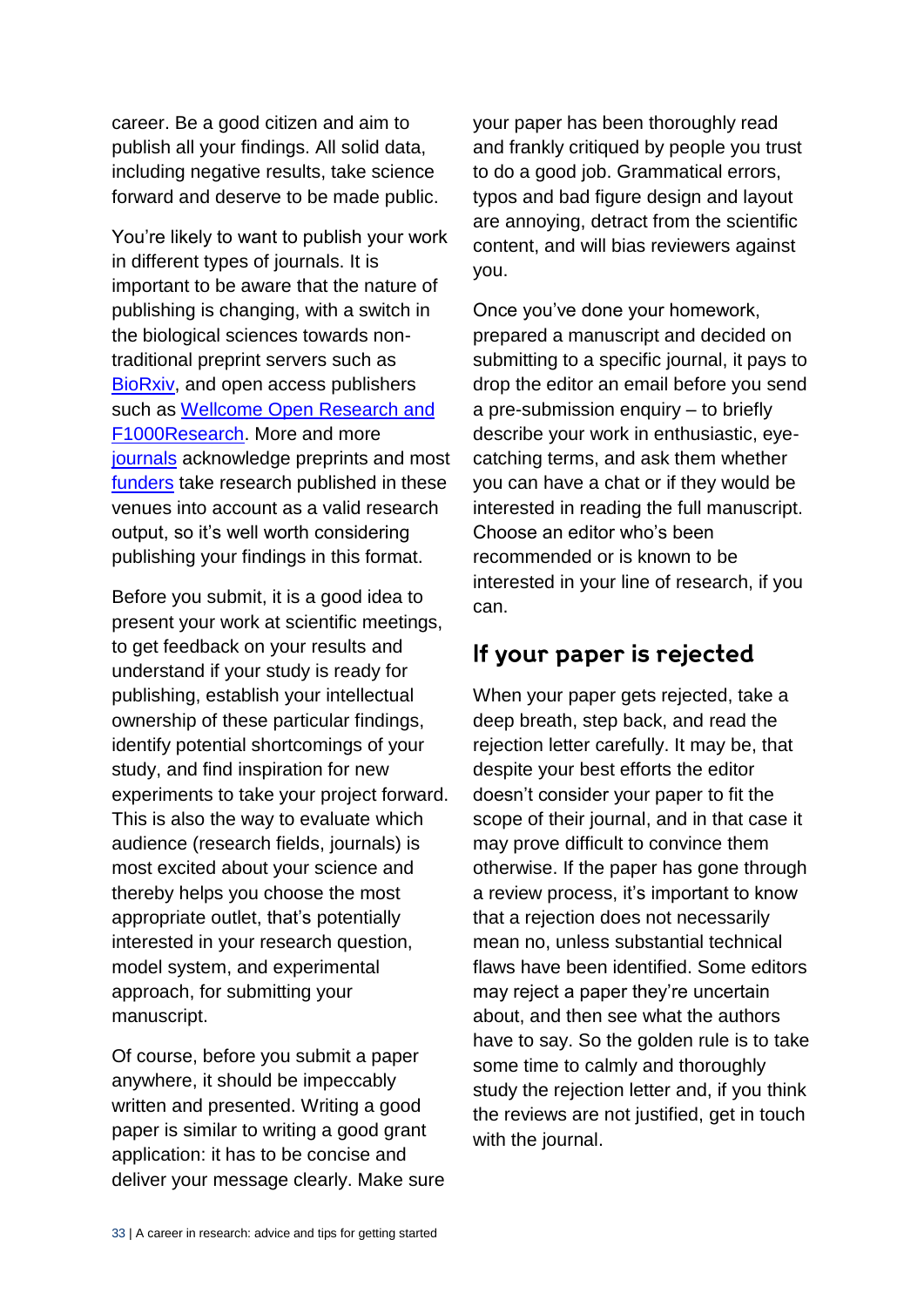- $\bullet$  If you think the editor and/or the reviewers have missed the point of your paper, or are being unfair, write an email to the editor handling your paper stating your carefully compiled counterarguments or, if you wish, ask for a phone conference (which may or may not be granted), and briefly list the things you'd like to discuss with them.
- Be polite: do not harangue the editor or make personal comments about the reviewers. State your case logically and calmly.

#### When the journal is asking too much

You may feel that the list of things to make good before the journal will publish your paper is too long for you to consider. When deciding whether to pull the paper and submit it elsewhere, seek advice from your colleagues, but also consider the following:

- What are the chances that the data will take so long to collect that the journal may reject your paper anyway as it is 'no longer novel'?
- Do you have the people to complete the tasks required? Be realistic.
- Are the suggestions reasonable and will they add another dimension to the paper, rather than being 'belt and braces' requirements?
- Does it seem that a specific outcome of revision experiments is required to get the paper accepted? If so, beware of the temptation to produce 'fitting' results.
- Is speed more important than 'prestige' publication? You could publish on a preprint server first, resubmit to a different journal and publicise your work by other means.



How not to respond to reviewers' comments.

 You can often speed the turnaround time on a different journal by asking for the original reviews to be taken into account.

### What to do if you get

#### scooped

If you work in a highly competitive field, it may happen that there'll be a day when you find yourself reading about your key findings in someone else's paper. Unfortunately, you've been scooped!

It will be incredibly frustrating but the key is not to despair. It rarely means that your paper must now be consigned to the bin. Read your competitor's article carefully and see if and where your data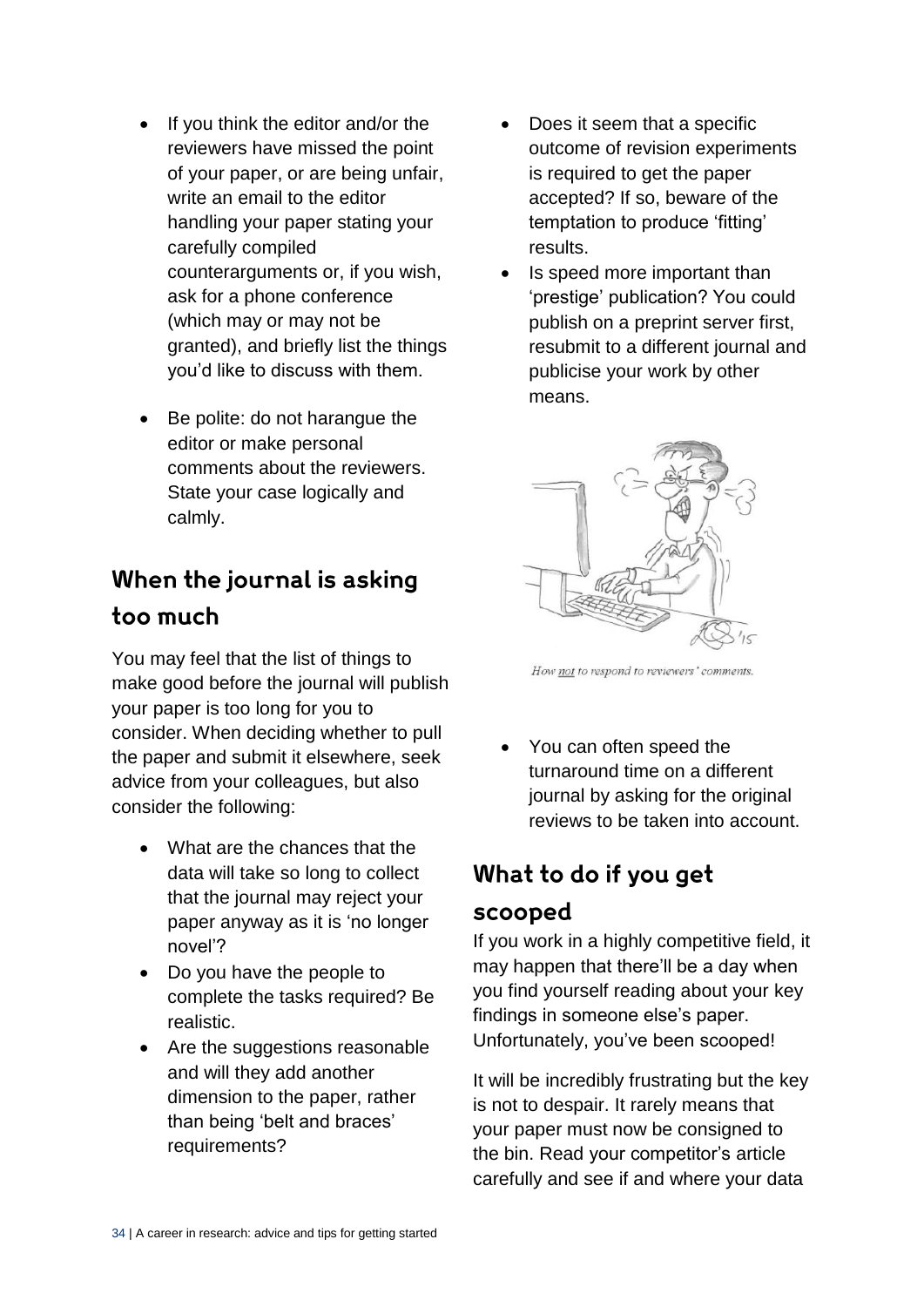and conclusions differ. It is unusual for the two studies to be identical. You may need to include additional data, or rewrite your manuscript to change the focus or emphasis slightly, but it's highly likely that you'll find the way to get your results published.

#### **Reviewing papers**

Start reviewing papers during your postdoc. It's common practice for a group head to delegate papers to their senior postdocs, so ensure that you get some experience of reviewing and get your boss's feedback.

- Ask your boss to acknowledge your contribution to the editor.
- Ask senior colleagues to recommend you as an alternate when they are too busy to review papers.
- $\bullet$  Talk to editors at meetings  $-$  if they like you they may try you out, either as a fourth reviewer or in your own right.
- $\bullet$  Be selective you don't have to say yes to every reviewing request.
- $\cdot$  Be fair reviewing is about providing constructive feedback to the editor and to the authors. Remember what it feels like to receive criticism that is not explained.
- The quidelines for reviewers vary and it's important to follow the specific instructions provided by the journal you're currently reviewing for. [This](https://www.publishingcampus.elsevier.com/pages/69/Colleges/College-of-Skills-Training/Peer-review.html) set of articles on peer review from Elsevier is worth a look for general advice.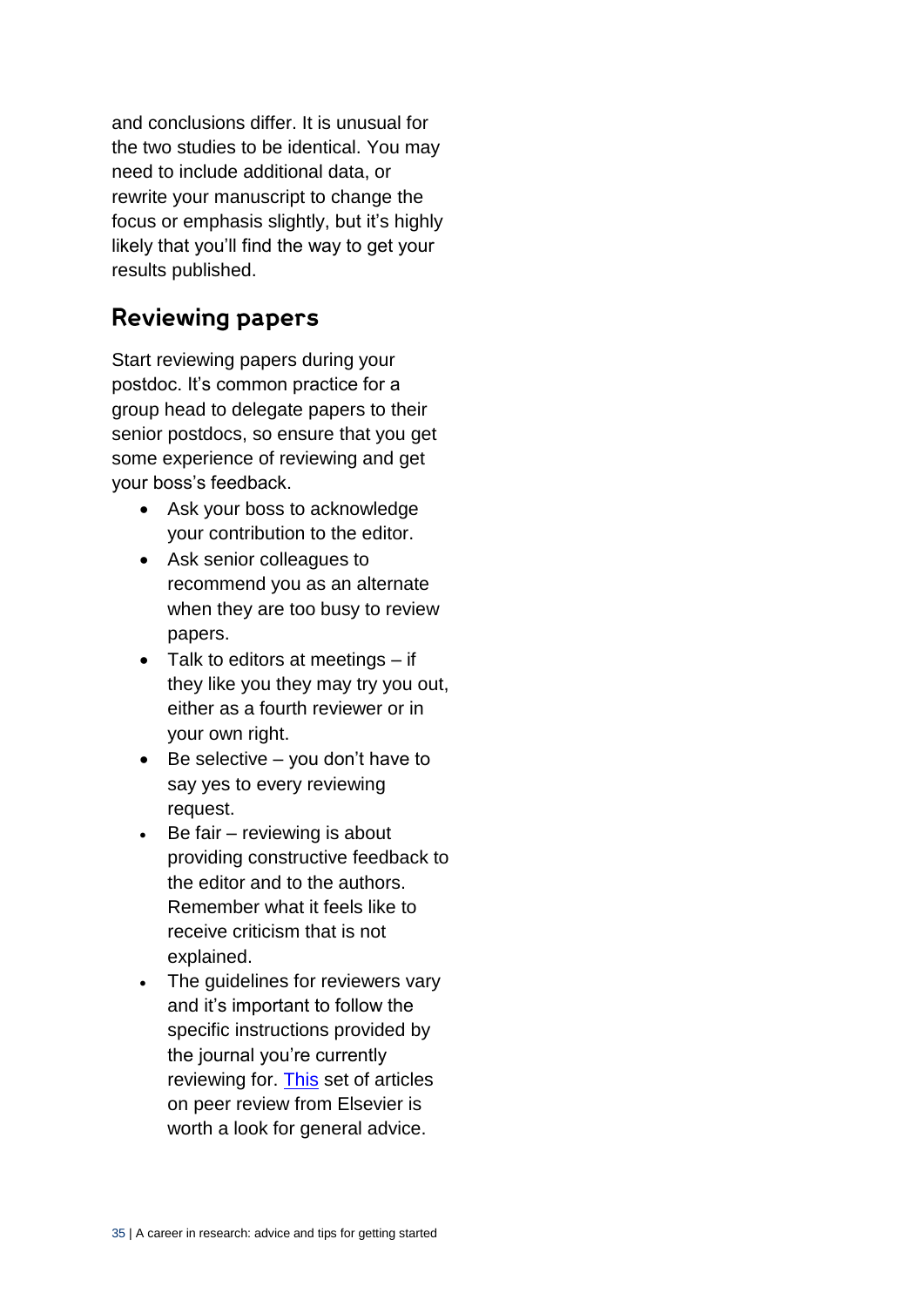### And finally, you can change direction

It may be that you decide an academic career is not for you. If you've found something else you're passionate about and prefer to pursue, that's great too. Research is a weird, vocational obsession that can last a lifetime, but equally it can become less compelling as priorities and interests change. It's also a job that you can be fantastically good at but, heartbreakingly, due to factors outside your control, such as funding cuts, you may not be able to continue.

The first thing to realise is that your life as a researcher has prepared you superbly for pretty much anything that requires intellect, flexibility and the ability to grasp important facts fast. If you choose to stay in a related job, your expertise will be

invaluable, and the network of contacts, friends and collaborators you've built up can be your passport to getting a head start. The world is your oyster and you should treat a decision to move on as a big opportunity.

*"Go where the best research is and be passionate about it. If you lose the passion, stop doing it."* 

*Professor Gerard Evan, FRS*

Good online guides to post-research career options are unfortunately few and far between and often talking to people who've made the transition is your best option. However, [this](https://career.berkeley.edu/Plan/Essentials) UC Berkeley resource might help with your next steps. Career websites hosted by [Nature](http://www.nature.com/naturejobs/science/news) and [Science](http://www.sciencemag.org/careers) are also worth a look.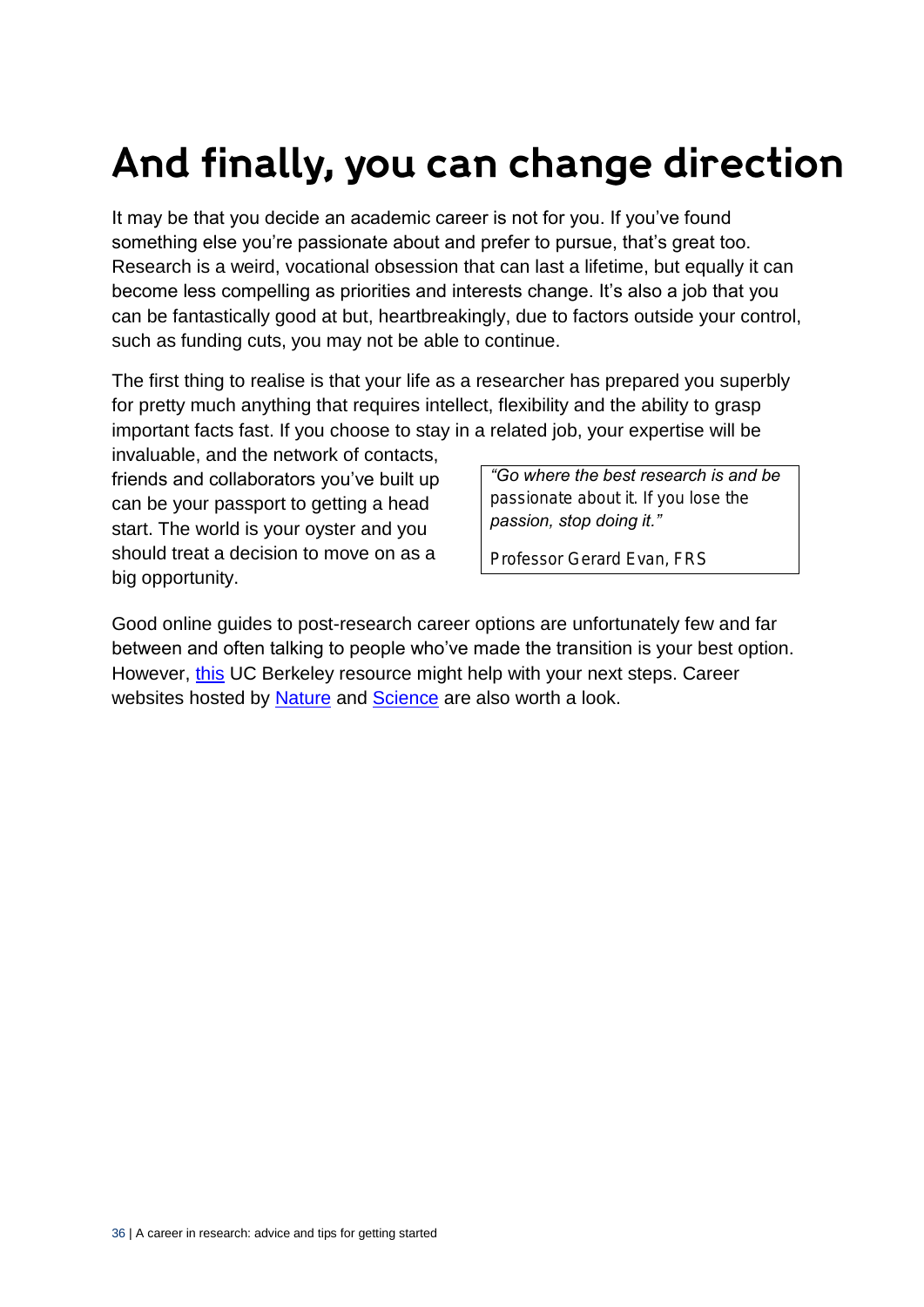### Acknowledgements

Written by Kathy Weston, freelance science consultant and Johanna Roostalu, Research Scientist, The Francis Crick Institute.

#### With advice and editorial input from:

Fran Ashcroft, Royal Society GlaxoSmithKline Research Professor at the University Laboratory of Physiology, Oxford;

Mariana Mesel-Lemoine, Head Integration and Career Guidance for Scientists, MAASCC, Institut Pasteur;

Anne-Marie Coriat, Head of Research Careers, Wellcome Trust

Elizabeth Williams; Head of Transformation Development, Wellcome Trust Alex Hamilton; Partner, Syncona

Felicity Callard; Professor of Social Research and Director of Birkbeck Institute for Social Research

Gemma Tracey, Diversity and inclusion programme manager, Wellcome Trust Current Fellows and Wellcome panel members

All cartoons in this document are © [Eoin O'Sullivan](http://www.ifm.eng.cam.ac.uk/people/eo252/) and are derived from the Grant [Writer's Handbook.](http://www.ifm.eng.cam.ac.uk/research/grant-writers-handbook/cartoons/)